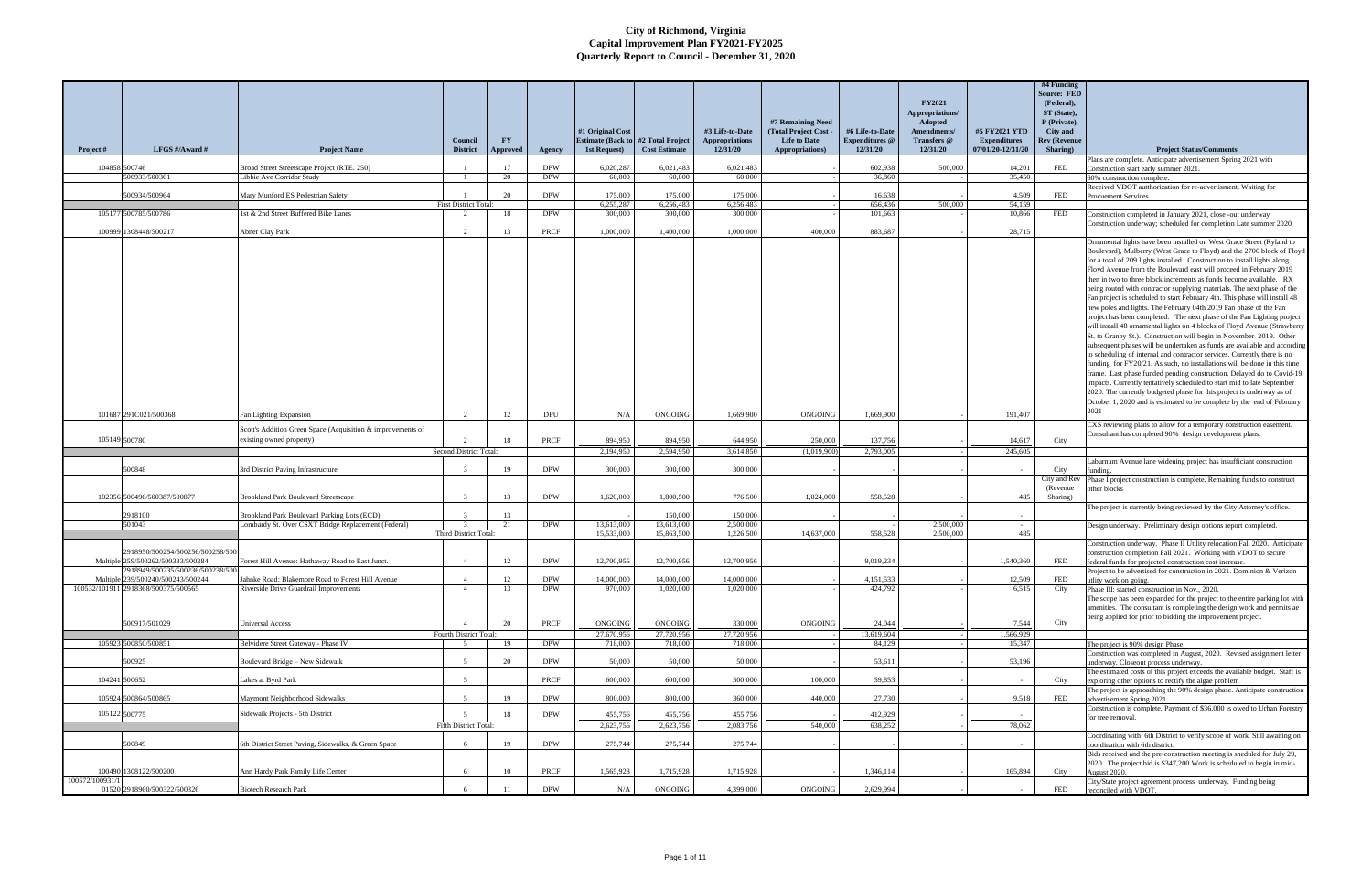| Project #       | LFGS #/Award #                                       | <b>Project Name</b>                                                                                       | Council<br><b>District</b> | <b>FY</b><br>Approved | Agency                   | #1 Original Cost<br><b>Estimate (Back to</b><br>1st Request) | #2 Total Project<br><b>Cost Estimate</b> | #3 Life-to-Date<br><b>Appropriations</b><br>12/31/20 | #7 Remaining Need<br>(Total Project Cost -<br><b>Life to Date</b><br>Appropriations) | #6 Life-to-Date<br><b>Expenditures</b> @<br>12/31/20 | <b>FY2021</b><br>Appropriations/<br>Adopted<br>Amendments/<br>Transfers @<br>12/31/20 | #5 FY2021 YTD<br><b>Expenditures</b><br>07/01/20-12/31/20 | #4 Funding<br><b>Source: FED</b><br>(Federal),<br>ST (State),<br>P (Private),<br><b>City</b> and<br>Rev (Revenue<br>Sharing) | <b>Project Status/Comments</b>                                                                                                                           |
|-----------------|------------------------------------------------------|-----------------------------------------------------------------------------------------------------------|----------------------------|-----------------------|--------------------------|--------------------------------------------------------------|------------------------------------------|------------------------------------------------------|--------------------------------------------------------------------------------------|------------------------------------------------------|---------------------------------------------------------------------------------------|-----------------------------------------------------------|------------------------------------------------------------------------------------------------------------------------------|----------------------------------------------------------------------------------------------------------------------------------------------------------|
|                 |                                                      |                                                                                                           |                            |                       |                          |                                                              |                                          |                                                      |                                                                                      |                                                      |                                                                                       |                                                           |                                                                                                                              | Project to be implemented under purchase agreement by developer.                                                                                         |
|                 |                                                      |                                                                                                           |                            |                       |                          |                                                              |                                          |                                                      |                                                                                      |                                                      |                                                                                       |                                                           |                                                                                                                              | Construction in progress. Agreement adopted by City Council on 4/22/19.<br>Developer granted time extension anticipate completion end April 2020.        |
|                 |                                                      |                                                                                                           |                            |                       |                          |                                                              |                                          |                                                      |                                                                                      |                                                      |                                                                                       |                                                           | City and Rev                                                                                                                 | Developer requested another extension. Project completed purchase                                                                                        |
|                 | 101754 2108133/500680/500388                         | Canal Walk Reynolds North to 10th                                                                         |                            | 13                    | <b>DPW</b>               | 2,000,000                                                    | 3,760,000                                | 3,532,058                                            | 227,942                                                                              | 3,533,012                                            |                                                                                       |                                                           | (Revenue<br>Sharing)                                                                                                         | agreement closed on June 29, 2020. Project in closeout process.                                                                                          |
|                 |                                                      |                                                                                                           |                            |                       |                          |                                                              |                                          |                                                      |                                                                                      |                                                      |                                                                                       |                                                           |                                                                                                                              | Project complete. Final change order closeout payment pending. There                                                                                     |
| 100539/102012/1 | 00551/100564 2918505/500126/129/567/645/646          | <b>Cannon Creek Improvements</b>                                                                          | -6                         | 12                    | <b>DPW</b>               | 3,700,000                                                    | 3,700,000                                | 3.667.889                                            | 32,111                                                                               | 3,553,455                                            |                                                                                       | 120,457                                                   | City, State &<br>Fed                                                                                                         | were \$297,000 in expenditures for FY20. Project in closeout process.                                                                                    |
|                 | 500926/500927                                        | Capital Trail - Canal Walk Connector                                                                      | -6                         | 20                    | <b>DPW</b>               | 1,027,000                                                    | 1,027,000                                | 1,027,000                                            |                                                                                      | 25,576                                               |                                                                                       | 10,536                                                    |                                                                                                                              | consultant is working on the conceptual design.                                                                                                          |
|                 | 501038                                               | Community Center Enhancements (FY21)-Hotchkiss                                                            | 6                          | 21                    | PRCF                     | 1,000,000                                                    | 1,000,000                                | 1,000,000                                            |                                                                                      |                                                      | 1,000,000                                                                             | $\sim$ $-$                                                |                                                                                                                              | Final phase for tunnel repairs. Scope definition pending. VDOT Funds                                                                                     |
|                 | 100531 2918365/500291/500292                         | Broad Gateway Improvements                                                                                |                            | 12                    | <b>DPW</b>               | N/A                                                          | ONGOING                                  | 1,994,200                                            | ONGOING                                                                              | 1,412,982                                            |                                                                                       |                                                           | FED                                                                                                                          | inavailble.                                                                                                                                              |
|                 |                                                      |                                                                                                           |                            |                       |                          |                                                              |                                          |                                                      |                                                                                      |                                                      |                                                                                       |                                                           | VDOT -                                                                                                                       | Construction Phase II complete on 7/23/20. Final payments processed.<br>Phase III paving from 14th to 15th Street pending VDOT's approval.               |
|                 | 102043/104240 2918369/500508/500568/500509           | Franklin Street Streetscape                                                                               | 6                          | 13                    | DPW/DED                  | 3,900,000                                                    | 3,900,000                                | 3.400,000                                            | 500,000                                                                              | 1,561,170                                            |                                                                                       |                                                           | 660,284 Revenue Share                                                                                                        |                                                                                                                                                          |
|                 |                                                      |                                                                                                           |                            |                       |                          |                                                              |                                          |                                                      |                                                                                      |                                                      |                                                                                       |                                                           |                                                                                                                              | This project is in the final community engagement phase, conceptual<br>design follows. There is not "cost estimate" because there is not an              |
|                 |                                                      |                                                                                                           |                            |                       |                          |                                                              |                                          |                                                      |                                                                                      |                                                      |                                                                                       |                                                           |                                                                                                                              | approved design/project yet. Additional funding sources include ST                                                                                       |
|                 |                                                      |                                                                                                           |                            |                       |                          |                                                              |                                          |                                                      |                                                                                      |                                                      |                                                                                       |                                                           |                                                                                                                              | reimbursements and fund raising is expected by all parties in order to                                                                                   |
|                 |                                                      |                                                                                                           |                            |                       |                          |                                                              |                                          |                                                      |                                                                                      |                                                      |                                                                                       |                                                           |                                                                                                                              | deliver the project(s). The project(s) will advance under the leadership of<br>the Shockoe Alliance once that Alliance if formulated.                    |
| 102750 500573   | 500748                                               | Heritage Center/Lumpkin's Jail (Devil's Half Acre)<br>Highland Grove/Dove Street Redevelopment            | -6<br>- 6                  | 15                    | <b>DED</b><br><b>DPW</b> | 24,800,000<br>14,770,000                                     | 24,800,000<br>14,770,000                 | 8.050.000<br>6,967,000                               | 16,750,000<br>7,803,000                                                              | 2.555,208                                            | 2,500,000                                                                             | 25,917<br>$\sim$                                          | ST, City                                                                                                                     | RHA soliciting RFP for phase I.                                                                                                                          |
|                 | 500931                                               | Hull Street Streetscape Mayo to 9th                                                                       | - 6                        | 20                    | <b>DPW</b>               | 4.061.000                                                    | 4,061,000                                | 1,113,000                                            | 2,948,000                                                                            | 152,613                                              | 911,000                                                                               | 44,643                                                    |                                                                                                                              | Final scoping approval underway. 30% plans complete                                                                                                      |
|                 |                                                      |                                                                                                           |                            |                       |                          |                                                              |                                          |                                                      |                                                                                      |                                                      |                                                                                       |                                                           |                                                                                                                              | Project provides public improvements (pedestrian lighting, street lighting,                                                                              |
|                 |                                                      |                                                                                                           |                            |                       |                          |                                                              |                                          |                                                      |                                                                                      |                                                      |                                                                                       |                                                           |                                                                                                                              | street trees, street improvements, sidewalk improvement, public art) along<br>the corridor to support commercial revitalization. Initiated contract with |
|                 |                                                      |                                                                                                           |                            |                       |                          |                                                              |                                          |                                                      |                                                                                      |                                                      |                                                                                       |                                                           |                                                                                                                              | Kimley-Horn to assist in additional street lighting to improve safety.                                                                                   |
|                 |                                                      |                                                                                                           |                            |                       |                          |                                                              |                                          |                                                      |                                                                                      |                                                      |                                                                                       |                                                           |                                                                                                                              | Plans were reviewed and received final approval by UDC and CPC in<br>October 2017. Test light installed in 600 block of Hull St. late September          |
|                 |                                                      |                                                                                                           |                            |                       |                          |                                                              |                                          |                                                      |                                                                                      |                                                      |                                                                                       |                                                           |                                                                                                                              | 2018, to review character of new light fixture. Photometric work                                                                                         |
|                 |                                                      |                                                                                                           |                            |                       |                          |                                                              |                                          |                                                      |                                                                                      |                                                      |                                                                                       |                                                           |                                                                                                                              | complete. Working w/DPU and supplier to finalize purchase of all                                                                                         |
|                 |                                                      |                                                                                                           |                            |                       |                          |                                                              |                                          |                                                      |                                                                                      |                                                      |                                                                                       |                                                           |                                                                                                                              | fixtures for installation. Installation moved into 2020 to coincide with<br>Hull St. improvements. Lighting order for the first 11 fixtures has been     |
|                 |                                                      |                                                                                                           |                            |                       |                          |                                                              |                                          |                                                      |                                                                                      |                                                      |                                                                                       |                                                           |                                                                                                                              | forwarded to DPU so that they can be purchased through DPU's                                                                                             |
|                 |                                                      |                                                                                                           |                            |                       |                          |                                                              |                                          |                                                      |                                                                                      |                                                      |                                                                                       |                                                           |                                                                                                                              | Streetlighting Supply Vendor. Charges should appear in 2nd Qtr.                                                                                          |
| 101766 500406   |                                                      | Hull Street Redevelopment & Conservation                                                                  |                            |                       | <b>PDR</b>               | 200,000                                                      | 300,000                                  | 300,000                                              |                                                                                      | 4.988                                                |                                                                                       |                                                           | City                                                                                                                         |                                                                                                                                                          |
|                 |                                                      |                                                                                                           |                            |                       |                          |                                                              |                                          |                                                      |                                                                                      |                                                      |                                                                                       |                                                           |                                                                                                                              | Numerous projects underway including Texas Beach Overlook<br>stabilization, James River Park a Asphalt Trail Install. The Pump House                     |
| 100503 500297   |                                                      | James River Park Infrastructure                                                                           |                            |                       | PRCF                     | N/A                                                          | ONGOING                                  | 850,000                                              | ONGOING                                                                              | 350,533                                              |                                                                                       |                                                           | City                                                                                                                         | Asphalt Trail project is scheduled to be bid July 28, 2020.                                                                                              |
|                 | 500932                                               | Kanawha Plaza Pedestrian Safety Project                                                                   | 6                          | 20                    | <b>DPW</b>               | 3,309,000                                                    | 3,309,000                                | 963,000                                              | 2,346,000                                                                            | 35,070                                               | 810,000                                                                               | 30,477                                                    |                                                                                                                              | consutlant is working on 30% plans.<br>Ord 2018-172 \$890,776 plus Ord 2018-173 \$5,526,936, The site work                                               |
|                 |                                                      |                                                                                                           |                            |                       |                          |                                                              |                                          |                                                      |                                                                                      |                                                      |                                                                                       |                                                           |                                                                                                                              | improvements for the Main Street Station began November 26, 2018.                                                                                        |
|                 |                                                      |                                                                                                           |                            |                       |                          |                                                              |                                          |                                                      |                                                                                      |                                                      |                                                                                       |                                                           |                                                                                                                              | The Franklin Street Streetscape Funding, FED, ST and city funding fund                                                                                   |
|                 | 2108612/500283/500469/500542/50<br>100241 543/500544 | Main Street Station Multi Modal Center                                                                    |                            |                       | <b>DPW</b>               | 75,079,720                                                   | 96,000,000                               | 86,670,590                                           | 9,329,410                                                                            | 87,776,767                                           |                                                                                       | 734,830                                                   | city                                                                                                                         | FED, ST and $\left $ this project. Franklin Street and west parking lot site work to be<br>completed October. Ongoing Project.                           |
|                 |                                                      |                                                                                                           |                            |                       |                          |                                                              |                                          |                                                      |                                                                                      |                                                      |                                                                                       |                                                           |                                                                                                                              | Conceptual estimate based on current market conditions has increased.                                                                                    |
|                 | 100170/103002 2958835/500211/500221                  | Mayo Bridge Rehabilitation                                                                                | -6                         | 11                    |                          | 10,051,000                                                   | 10,051,000                               | 9,500,000                                            | 551,000                                                                              | 1,313,406                                            | 3,790,000                                                                             | 37,053                                                    | FED                                                                                                                          | Original funding (#1) is based on Feasibility Study report. The project is<br>still in scope phase. Design underway                                      |
|                 |                                                      |                                                                                                           |                            |                       |                          |                                                              |                                          |                                                      |                                                                                      |                                                      |                                                                                       |                                                           | City and Rev                                                                                                                 | Project in closeout process. Additional invoices being reconciled. Project                                                                               |
|                 | 102251/100594 1308450/500294/500750                  | RMA Plaza Joint Repair                                                                                    |                            | 13                    | <b>DPW</b>               | 1,900,000                                                    | 1,900,000                                | 1,711,405                                            | 188,595                                                                              | 1,286,752                                            |                                                                                       |                                                           | (Revenue)<br>Sharing)                                                                                                        | in closeout phase.                                                                                                                                       |
|                 |                                                      |                                                                                                           |                            |                       |                          |                                                              |                                          |                                                      |                                                                                      |                                                      |                                                                                       |                                                           |                                                                                                                              | Project received CPC conceptual approval 06/19. Project is now moving                                                                                    |
| 104857 500745   |                                                      | Shockoe Valley Street Improvements (Previously called: I-95 and<br>Broad Street Interchange Area Project) |                            | 17                    | <b>DPW</b>               | 28,043,000                                                   | 28,043,000                               | 20,369,000                                           | 7,674,000                                                                            | 1,785,423                                            | 7,496,000                                                                             | 471,670                                                   | FED                                                                                                                          | into detailed design stage. Design underway 50% complete. VDOT design<br>issues resolved                                                                 |
|                 |                                                      |                                                                                                           |                            |                       |                          |                                                              |                                          |                                                      |                                                                                      |                                                      |                                                                                       |                                                           |                                                                                                                              | The final phase began May 2019 and includes the completion of the                                                                                        |
|                 |                                                      |                                                                                                           |                            |                       |                          |                                                              |                                          |                                                      |                                                                                      |                                                      |                                                                                       |                                                           |                                                                                                                              | electrical enclosures, FFE and landscaping fencing installation. This<br>phase will be completed in September 2019. However, the account                 |
|                 |                                                      |                                                                                                           |                            |                       |                          |                                                              |                                          |                                                      |                                                                                      |                                                      |                                                                                       |                                                           | Federal Smart                                                                                                                | currently need \$140,000 to make it \$300K for other project initiative.                                                                                 |
|                 | 101767 5008313/500407                                | (Shko Revit) Shockoe Revitalization Strategy Plan Implementation                                          |                            | 13                    | DED                      | 3,864,000                                                    | 6,600,000                                | 3,864,000                                            | 2,736,000                                                                            | 3,561,005                                            |                                                                                       |                                                           | Scale and City                                                                                                               | Awaiting additional funding from Surplus (sponsored by Mayor) to take                                                                                    |
|                 |                                                      |                                                                                                           |                            |                       |                          |                                                              |                                          |                                                      |                                                                                      |                                                      |                                                                                       |                                                           |                                                                                                                              | project back to original submitted amount (before funds cut during budget                                                                                |
|                 |                                                      |                                                                                                           |                            |                       |                          |                                                              |                                          |                                                      |                                                                                      |                                                      |                                                                                       |                                                           |                                                                                                                              | process last May.). Once the funds are restored we will begin work with                                                                                  |
|                 |                                                      |                                                                                                           |                            |                       |                          |                                                              |                                          |                                                      |                                                                                      |                                                      |                                                                                       |                                                           |                                                                                                                              | design firm to prepare construction documentation and commence<br>implementation. Additional funding from Commonwealth Transportation                    |
|                 |                                                      |                                                                                                           |                            |                       |                          |                                                              |                                          |                                                      |                                                                                      |                                                      |                                                                                       |                                                           |                                                                                                                              | Board will ensure that 100% of funding is put in place. 20% match for                                                                                    |
|                 | 500920/501031                                        | Tredegar/Brown's Island                                                                                   |                            |                       | PDR                      | <b>ONGOING</b>                                               | ONGOING                                  | 400,000                                              |                                                                                      |                                                      |                                                                                       |                                                           |                                                                                                                              | CTB funds will come from CIP budget. Anticipated final announcement<br>rom CTB in October                                                                |
|                 |                                                      |                                                                                                           | Sixth District Total:      |                       |                          | 179,546,392                                                  | 205,212,672                              | 161,769,814                                          | 43,442,858                                                                           | 112,884,070                                          | 16,507,000                                                                            | 2,301,760                                                 |                                                                                                                              |                                                                                                                                                          |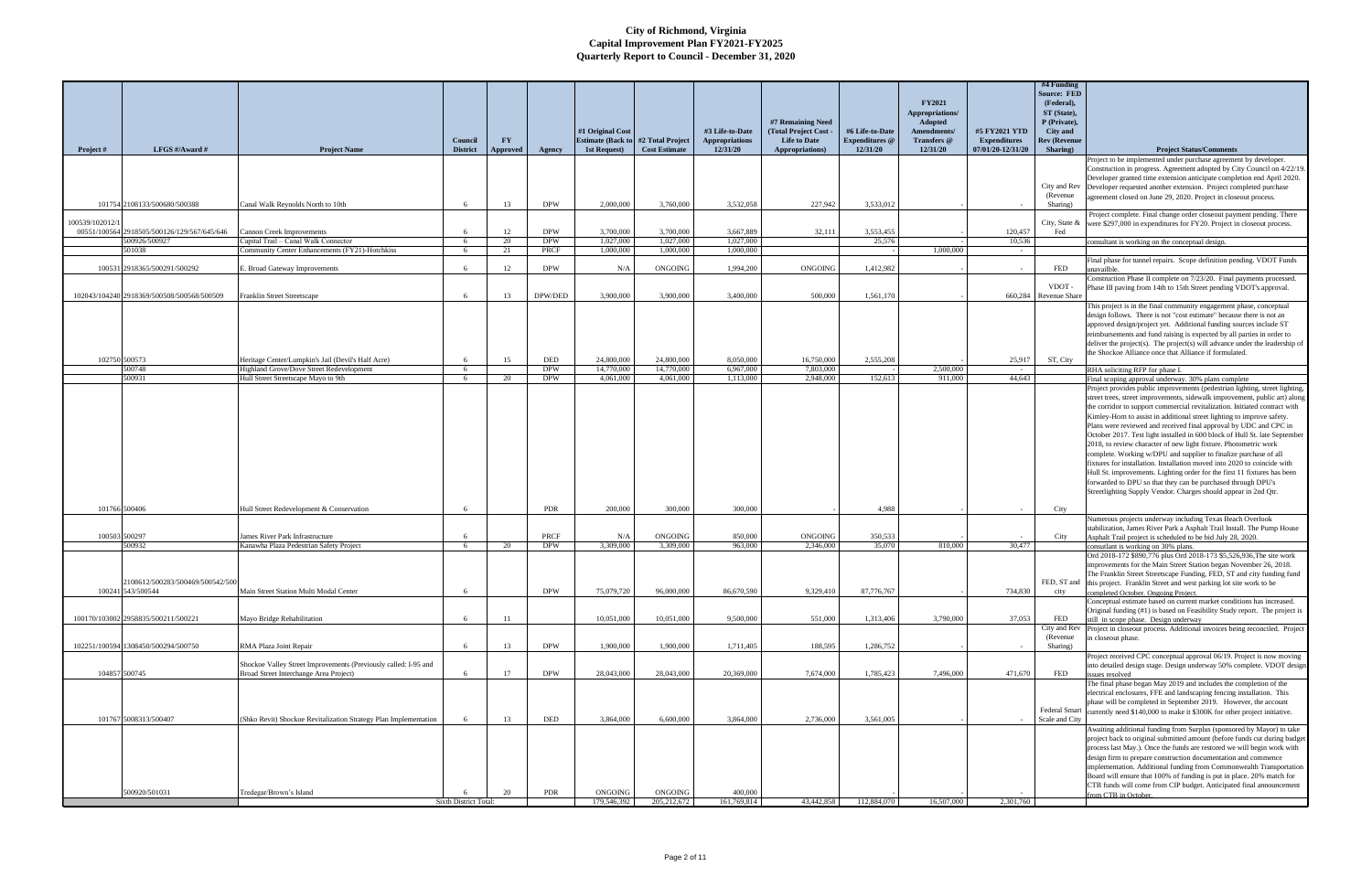| Project # | LFGS #/Award #                               | <b>Project Name</b>                                                                                      | Council<br><b>District</b>                     | <b>FY</b><br>Approved | Agency                   | #1 Original Cost<br><b>Estimate (Back to</b><br>1st Request) | #2 Total Project<br><b>Cost Estimate</b> | #3 Life-to-Date<br><b>Appropriations</b><br>12/31/20 | #7 Remaining Need<br>(Total Project Cost -<br><b>Life to Date</b><br>Appropriations) | #6 Life-to-Date<br><b>Expenditures</b> @<br>12/31/20 | <b>FY2021</b><br>Appropriations/<br>Adopted<br>Amendments/<br>Transfers @<br>12/31/20 | #5 FY2021 YTD<br><b>Expenditures</b><br>07/01/20-12/31/20 | #4 Funding<br><b>Source: FED</b><br>(Federal),<br>ST (State),<br>P (Private),<br>City and<br>Rev (Revenue<br>Sharing) | <b>Project Status/Comments</b>                                                                                                                                                                                                                                                                                                                                                                                                          |
|-----------|----------------------------------------------|----------------------------------------------------------------------------------------------------------|------------------------------------------------|-----------------------|--------------------------|--------------------------------------------------------------|------------------------------------------|------------------------------------------------------|--------------------------------------------------------------------------------------|------------------------------------------------------|---------------------------------------------------------------------------------------|-----------------------------------------------------------|-----------------------------------------------------------------------------------------------------------------------|-----------------------------------------------------------------------------------------------------------------------------------------------------------------------------------------------------------------------------------------------------------------------------------------------------------------------------------------------------------------------------------------------------------------------------------------|
|           |                                              |                                                                                                          |                                                |                       |                          |                                                              |                                          |                                                      |                                                                                      |                                                      |                                                                                       |                                                           |                                                                                                                       | This is a project that HCD has been managing and coordinating with<br>DPW. However, the development along 25th Street is completed. This                                                                                                                                                                                                                                                                                                |
|           | 101777 5008122/500399                        | 25th Street Development                                                                                  | $\overline{7}$                                 |                       |                          |                                                              | 2.533,467                                | 2.533,467                                            |                                                                                      | 2,346,533                                            |                                                                                       |                                                           | City                                                                                                                  | project should be transferred to DPW for future management and                                                                                                                                                                                                                                                                                                                                                                          |
|           | 105178 500787/500788                         | 29th Street/Church Hill Bike & Pedestrian Infrastructure                                                 | $7\phantom{.0}$                                | 18                    | <b>DPW</b>               | 650,000                                                      | 650,000                                  | 650.000                                              |                                                                                      | 678,075                                              |                                                                                       | 535,959                                                   | <b>FED</b>                                                                                                            | coordination.<br>Construction completed in Sept., 2020. Processing CO.                                                                                                                                                                                                                                                                                                                                                                  |
|           | 105795 500852/500853                         | Broad St Pedestrian Hybrid Beacon & Crosswalk (HAWK)                                                     | $7\phantom{.0}$                                | 19                    | <b>DPW</b>               | 125,000                                                      | 125,000                                  | 125,000                                              |                                                                                      | 21,473                                               |                                                                                       | 233                                                       | <b>FED</b>                                                                                                            | Bid/Advertise underway. Anticipate starting construction Summer 2021.                                                                                                                                                                                                                                                                                                                                                                   |
|           | 500915                                       | Chimborazo Park Sidewalk Installations                                                                   | $7\overline{ }$                                | 20                    | PRCF                     | 250,000                                                      | 250,000                                  | 250,000                                              |                                                                                      | 2.073                                                |                                                                                       | 207                                                       | City                                                                                                                  | This project is on holding for requesting additional funds.                                                                                                                                                                                                                                                                                                                                                                             |
|           | 101764 500404                                | Church Hill Teen Development Center                                                                      |                                                |                       | PRCF                     | 538,287                                                      | 538,287                                  | 538,287                                              |                                                                                      |                                                      |                                                                                       |                                                           | City                                                                                                                  | Conceptual Redevelopment plan completed Jan 2019. A structural<br>evaluation of the building remains to be done before determining the<br>feasibility of proceeding with this project at the current location. No<br>additional comments for this quarter                                                                                                                                                                               |
|           |                                              |                                                                                                          |                                                |                       |                          |                                                              |                                          |                                                      |                                                                                      |                                                      |                                                                                       |                                                           |                                                                                                                       | Exercise equipment clusters at Lucks and Oakwood are complete and<br>there are planned improvements at the Woodville site. The basketball<br>courts at Lucks Field will also be improved. East District Park<br>Transformation funds will also be used at other projects in the in 7th<br>district such as the Historic Fulton Park project, amenities at Bill                                                                          |
|           | 104967 500755<br>501066                      | <b>East District Park Transformation</b><br><b>Enslaved African Heritage Campus</b>                      | $7\phantom{.0}$<br>$7\phantom{.0}$             | 17<br>21              | PRCF<br>PRCF             | 1.918.600                                                    | 1,918,600<br>ONGOING                     | 1,918,600<br>1,700,000                               | ONGOING                                                                              | 412,079                                              | 1,700,000                                                                             |                                                           | City<br>City                                                                                                          | Robinson Playground and Gillies Creek Park improvements                                                                                                                                                                                                                                                                                                                                                                                 |
|           |                                              |                                                                                                          |                                                |                       |                          |                                                              |                                          |                                                      |                                                                                      |                                                      |                                                                                       | $\sim$                                                    |                                                                                                                       | 30 % design plans to be submitted 04/30/2020. 30% plans submitted                                                                                                                                                                                                                                                                                                                                                                       |
|           | 106484 500929/500930                         | Gillies Creek Greenway                                                                                   | $7\overline{ }$                                | 20                    | <b>DPW</b>               | 1.050,000                                                    | 1.050.000                                | 1.050.000                                            |                                                                                      | 116,319                                              |                                                                                       | 23.254                                                    | City                                                                                                                  | reviewed and approved Project is going to virtual public outreach and<br>90% plans estimated Jan 2021<br>Pre-construction meeting held on May 11, 2020. Groundbreaking                                                                                                                                                                                                                                                                  |
|           | 100595 1308447/500208                        |                                                                                                          | $7\overline{ }$                                | 13                    | PRCF                     | 600,000                                                      | 600,000                                  | 600,000                                              |                                                                                      | 57,245                                               |                                                                                       |                                                           |                                                                                                                       | ceremeny held on July 8, 2020. The construction is scheduled to begin                                                                                                                                                                                                                                                                                                                                                                   |
|           |                                              | Historic Fulton Community Memorial Park                                                                  |                                                |                       |                          |                                                              |                                          |                                                      |                                                                                      |                                                      |                                                                                       |                                                           | City                                                                                                                  | early August 2020.<br>Terminal Dock Phase II design completed and approved. Phase II                                                                                                                                                                                                                                                                                                                                                    |
|           | 101755 5008001/500392                        | Intermediate Terminal Riverfront Public Access                                                           | $7\phantom{.0}\phantom{.0}7$                   | 12                    | <b>DPW</b>               | 10,544,318                                                   | 10,544,318                               | 4.628.318                                            | 5,916,000                                                                            | 4,762,528                                            |                                                                                       |                                                           | City                                                                                                                  | construction for relocation of entrance drive pending additional funding<br>and disposition of terminal warehouse.                                                                                                                                                                                                                                                                                                                      |
|           |                                              |                                                                                                          |                                                |                       |                          |                                                              |                                          |                                                      |                                                                                      |                                                      |                                                                                       |                                                           |                                                                                                                       | Phase I constrution complete on 6/30/20. Additional funding needed for                                                                                                                                                                                                                                                                                                                                                                  |
|           | 105867 500856                                | Jefferson Avenue Improvements                                                                            | $\mathcal{I}$                                  | 19                    | <b>DPW</b>               | 2,000,000                                                    | 2,000,000                                | 500,000                                              | 1.500,000                                                                            | 272,188                                              |                                                                                       | 13,269                                                    | City<br>City and Rev                                                                                                  | Phase II.<br>project is advertised on 10/20/20. bid open on 11/19/2020.                                                                                                                                                                                                                                                                                                                                                                 |
|           |                                              |                                                                                                          |                                                |                       |                          |                                                              |                                          |                                                      |                                                                                      |                                                      |                                                                                       |                                                           | (Revenue)                                                                                                             |                                                                                                                                                                                                                                                                                                                                                                                                                                         |
|           | 104596 500711/500876<br>104675 500720        | Nine Mile Road Streetscape<br>Police Property & Evidence Center                                          | $7\phantom{.0}\phantom{.0}7$<br>$\overline{7}$ | 17<br>17              | <b>DPW</b><br><b>DPW</b> | 3,585,000<br>2,900,000                                       | 4,512,713<br>2,900,000                   | 4.503.713<br>2,900,000                               | 9,000                                                                                | 199,041<br>2,877,999                                 |                                                                                       | 3,125                                                     | Sharing)<br>City                                                                                                      | Construction is complete. Preparation of the Assets Management book is<br>in process. Costs managed by Real Estate were not initially showing in<br>RAPIDS Award or Project, but has been corrected. Asset Management<br>book on hold per RPD Additional use of remaining funds pending RPD.                                                                                                                                            |
|           |                                              |                                                                                                          |                                                |                       |                          |                                                              |                                          |                                                      |                                                                                      |                                                      |                                                                                       |                                                           | City and Rev                                                                                                          | Utility Field Inspection held and Right of Way acquisition to begin                                                                                                                                                                                                                                                                                                                                                                     |
|           | 102188/104763 2948751/500474                 | Route 5 (Main St.) & Williamsburg Ave. Int. - Urban                                                      | $\overline{7}$                                 |                       | <b>DPW</b>               | 2,600,000                                                    | 2,600,000                                | 2.590.428                                            | 9.572                                                                                | 290,426                                              |                                                                                       |                                                           | (Revenue)<br>Sharing)                                                                                                 | summer 2021. Environmental documentation update underway.                                                                                                                                                                                                                                                                                                                                                                               |
|           |                                              |                                                                                                          | $\overline{7}$                                 |                       |                          |                                                              |                                          |                                                      |                                                                                      |                                                      |                                                                                       |                                                           |                                                                                                                       | The Stone Brewery Facility has been constructed at 3101 E. Main Street,<br>which is part of the Greater Fulton area. This area is part of the City's<br>initiatives as high priority for neighborhood revitalization. Phase I is<br>complete and now Phase II, which is the Bistro is anticipated to cost<br>approximately \$8 million. The EDA will serve as the developer for both<br>Phases of this project. The Bistro is upcoming. |
|           | 103056 500615                                | Stone Bistro                                                                                             | Seventh District Total:                        | 16                    | DED                      | 31,000,000<br>57,761,205                                     | 31,000,000<br>61,222,385                 | 30,286,804<br>54,774,617                             | 713,196<br>6,447,768                                                                 | 22,382,592<br>34,418,571                             | 1,700,000                                                                             | 576,046                                                   |                                                                                                                       |                                                                                                                                                                                                                                                                                                                                                                                                                                         |
|           |                                              |                                                                                                          |                                                |                       |                          |                                                              |                                          |                                                      |                                                                                      |                                                      |                                                                                       |                                                           |                                                                                                                       | Blackwell Community Engagement and Master Plan - planning a meeting<br>with the community to determine the priority projects. Following this<br>meeting, the construction phase will begin based on the community input.                                                                                                                                                                                                                |
|           | 105804 500843                                | <b>Blackwell Playground Upgrades</b>                                                                     | -8                                             | 19                    | PRCF                     | 100,000                                                      | 350,000                                  | 350,000                                              |                                                                                      | 35,281                                               |                                                                                       | 1,181                                                     |                                                                                                                       | Finalizing Plans for construction advertisement. Utility Relocation                                                                                                                                                                                                                                                                                                                                                                     |
|           | 100691 2948181/500263/264/265                | Commerce Rd.: Bellemeade to 450 ft. - Urban                                                              | $\mathbf{R}$                                   |                       | <b>DPW</b>               | 18,500,000                                                   | 18,500,000                               | 17,710,405                                           | 789,595                                                                              | 1,644,965                                            |                                                                                       | 42,591                                                    | <b>FED</b>                                                                                                            | underway. Construction advertisement requested from VDOT January<br>2020. VDOT finalizing reviews for advertisement. Developing project<br>book for advertisement review by VDOT. Anticipate advertisement<br>Spring 2021 pending UPC consolidation by VDOT.                                                                                                                                                                            |
|           |                                              |                                                                                                          |                                                |                       |                          |                                                              |                                          |                                                      |                                                                                      |                                                      |                                                                                       |                                                           |                                                                                                                       | Right of way process underway. VDOT authorized RW acquisition. No                                                                                                                                                                                                                                                                                                                                                                       |
|           | 102186 500473/500491/500948<br>105151 500781 | Deepwater Terminal to Goodes Street<br>Eighth District Green Space Creation (Acquisitions & improvements | -8<br>8                                        | $-11$<br>18           | <b>DPW</b>               | 4,425,000<br>125,717                                         | 4,497,000<br>125,717                     | 3,929,000<br>125,717                                 | 568,000                                                                              | 315,835<br>26,913                                    | 568,000                                                                               | 8,921                                                     | FED                                                                                                                   | new comment<br>Funds used to supplement the purchase of athletic lighting for the Hickory<br>Hill field                                                                                                                                                                                                                                                                                                                                 |
|           | 100485 1308110/500191                        | Hickory Hill Community center                                                                            | 8                                              | 13                    |                          | 1.862.280                                                    | 1,862,280                                | 1,862,280                                            |                                                                                      | 1,857,740                                            |                                                                                       | $\sim$                                                    |                                                                                                                       | Field lighting project is complete                                                                                                                                                                                                                                                                                                                                                                                                      |
|           | 501042                                       | Hull Street AT Belt Blvd - Pedestrian Safety Improvements<br>(FEDERAL)                                   | $\mathbf{8}$                                   | 21                    | <b>DPW</b>               | 560,000                                                      | 560,000                                  | 100,000                                              |                                                                                      | 5,145                                                | 100,000                                                                               | 5,145                                                     |                                                                                                                       | 2-9-2021: Under Design, 30% completed                                                                                                                                                                                                                                                                                                                                                                                                   |
|           | 102969 2918752/500599                        | Jefferson Davis Hwy (US 1-301): Chesterman Ave.                                                          | $\mathbf{R}$                                   |                       | <b>DPW</b>               | 5,700,000                                                    | 11,000,000                               | 773,000                                              | 10,227,000                                                                           | 313,967                                              |                                                                                       | 925                                                       | FED                                                                                                                   | VDOT administered project. Public hearing held on 9/25/18 via VDOT.<br>The City's share is 2% of total cost. Right of way acquisition underway.<br>Advertisement planned for Dec. 2021<br>Finalizing Plans for construction advertisement. Remaining funds in                                                                                                                                                                           |
|           |                                              |                                                                                                          |                                                |                       |                          |                                                              |                                          |                                                      |                                                                                      |                                                      |                                                                                       |                                                           |                                                                                                                       | Awards 500315, 500318. Coordinating with Dominion for OH elec                                                                                                                                                                                                                                                                                                                                                                           |
|           | 500949<br>100675 2928755/500288/500694       | Lynhaven Ave Bridge<br>Midlothian Turn/Belt Blvd Bridge Rehab                                            | $\mathbf{R}$<br>-8                             | 20                    | <b>DPW</b><br><b>DPW</b> | 1,100,000<br>2,300,000                                       | 1,100,000<br>2,300,000                   | 269,185<br>2,300,000                                 |                                                                                      | 1,232,922                                            |                                                                                       | 2,041                                                     | FED<br>FED                                                                                                            | relocation. Environmental permitting delayed for OH relocation<br>Construction complete.                                                                                                                                                                                                                                                                                                                                                |
|           |                                              |                                                                                                          |                                                |                       |                          |                                                              |                                          |                                                      |                                                                                      |                                                      |                                                                                       |                                                           |                                                                                                                       |                                                                                                                                                                                                                                                                                                                                                                                                                                         |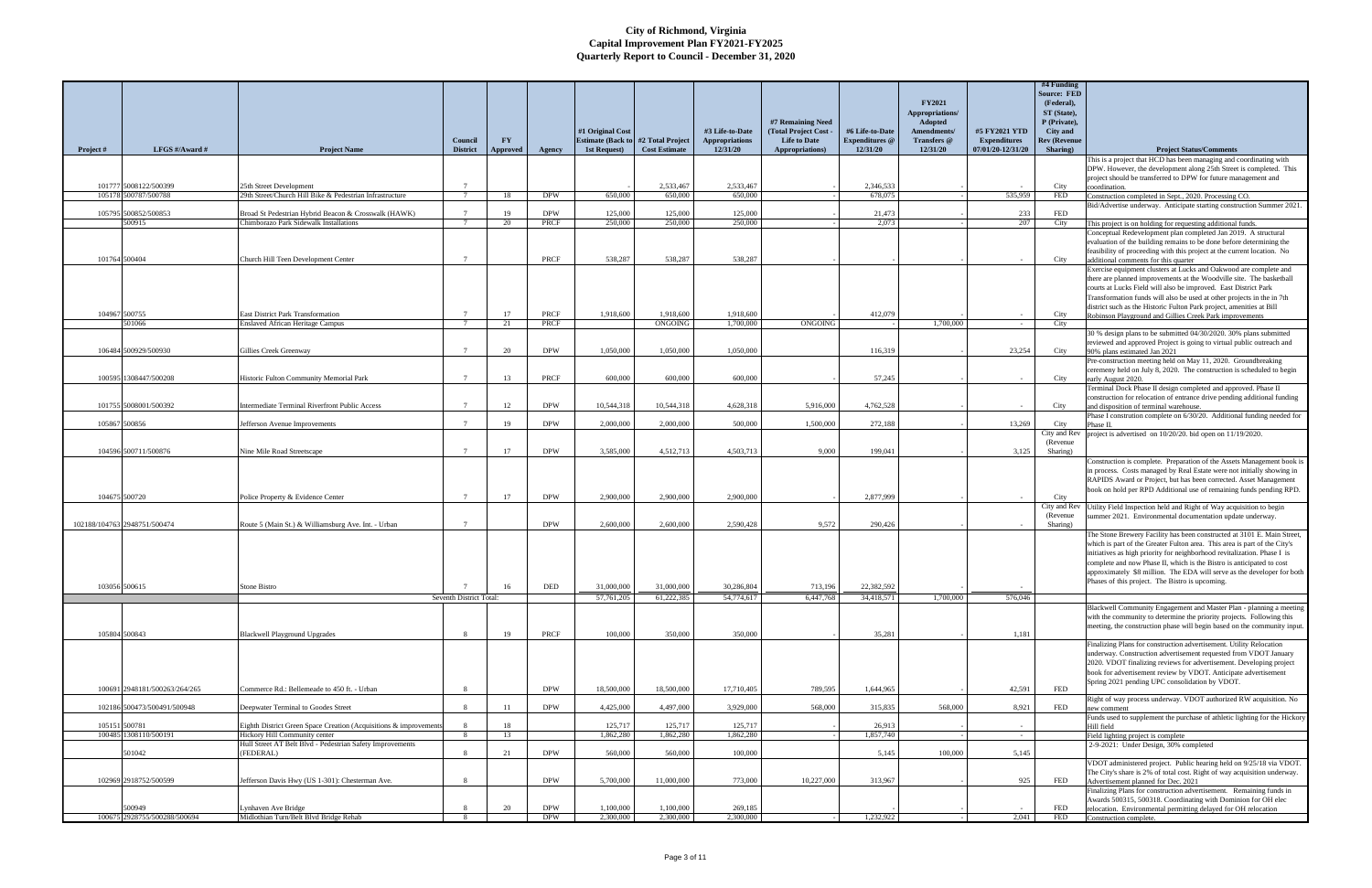| Project #                       | LFGS #/Award #                                                   | <b>Project Name</b>                                                          | Council<br><b>District</b>   | $\mathbf{F}\mathbf{Y}$<br><b>Approved</b> | Agency                   | #1 Original Cost<br><b>Estimate (Back to</b><br>1st Request) | #2 Total Project<br><b>Cost Estimate</b> | #3 Life-to-Date<br><b>Appropriations</b><br>12/31/20 | #7 Remaining Need<br>(Total Project Cost -<br><b>Life to Date</b><br>Appropriations) | #6 Life-to-Date<br><b>Expenditures</b> @<br>12/31/20 | <b>FY2021</b><br>Appropriations/<br>Adopted<br>Amendments/<br>Transfers @<br>12/31/20 | #5 FY2021 YTD<br><b>Expenditures</b><br>07/01/20-12/31/20 | #4 Funding<br><b>Source: FED</b><br>(Federal),<br>ST (State),<br>P (Private),<br>City and<br>Rev (Revenue<br>Sharing) | <b>Project Status/Comments</b>                                                                                                                                                                                                                                                                                                                                                                                                                                                                                                                                                                                                                                                                                                                                                                                                                                                                                                                                                                            |
|---------------------------------|------------------------------------------------------------------|------------------------------------------------------------------------------|------------------------------|-------------------------------------------|--------------------------|--------------------------------------------------------------|------------------------------------------|------------------------------------------------------|--------------------------------------------------------------------------------------|------------------------------------------------------|---------------------------------------------------------------------------------------|-----------------------------------------------------------|-----------------------------------------------------------------------------------------------------------------------|-----------------------------------------------------------------------------------------------------------------------------------------------------------------------------------------------------------------------------------------------------------------------------------------------------------------------------------------------------------------------------------------------------------------------------------------------------------------------------------------------------------------------------------------------------------------------------------------------------------------------------------------------------------------------------------------------------------------------------------------------------------------------------------------------------------------------------------------------------------------------------------------------------------------------------------------------------------------------------------------------------------|
|                                 | 500937/500965                                                    | Oak Grove ES Pedestrian Safety                                               | -8                           | 20                                        | <b>DPW</b>               | 284,000                                                      | 284,000                                  | 284,000                                              |                                                                                      | 28,139                                               |                                                                                       | 9,708                                                     | FED                                                                                                                   | Received VDOT autthorization for re-advertisment. Waiting for<br>Procuement Services.                                                                                                                                                                                                                                                                                                                                                                                                                                                                                                                                                                                                                                                                                                                                                                                                                                                                                                                     |
|                                 |                                                                  | Oak Grove School Renovations, Improvements and Playground                    |                              |                                           |                          |                                                              |                                          |                                                      |                                                                                      |                                                      |                                                                                       |                                                           |                                                                                                                       | Installation of a new water fountain underway New benches have been                                                                                                                                                                                                                                                                                                                                                                                                                                                                                                                                                                                                                                                                                                                                                                                                                                                                                                                                       |
| 105819 500845                   |                                                                  | Upgrades                                                                     |                              | 19                                        | PRCF                     | 300,000                                                      | 300,000                                  | 100,000                                              | 200,000                                                                              | 47.103                                               |                                                                                       | 28.294                                                    | City                                                                                                                  | purchased; installation pending. Will repair fence surround the site as                                                                                                                                                                                                                                                                                                                                                                                                                                                                                                                                                                                                                                                                                                                                                                                                                                                                                                                                   |
|                                 |                                                                  |                                                                              | Eighth District Total:       |                                           |                          | 35,256,997                                                   | 40,878,997                               | 27,803,587                                           | 13,075,410                                                                           | 5.508.010                                            | 668,000                                                                               | 98,806                                                    |                                                                                                                       | Master Plan completed Oct. 2019 and approved by the Urban Design and                                                                                                                                                                                                                                                                                                                                                                                                                                                                                                                                                                                                                                                                                                                                                                                                                                                                                                                                      |
|                                 |                                                                  |                                                                              |                              |                                           |                          |                                                              |                                          |                                                      |                                                                                      |                                                      |                                                                                       |                                                           |                                                                                                                       | Planning Commission. Design drawings completed for the relocation of<br>the basketball courts in accordance with the master plan. The plans are<br>currently in Storm Water Review. The project will be bid upon<br>completion of this review. This review has not been completed                                                                                                                                                                                                                                                                                                                                                                                                                                                                                                                                                                                                                                                                                                                         |
| 105803/105804 500842            | 104590 500706/500707                                             | <b>Broad Rock Park Complex Improvements</b><br>Carnation Street New Sidewalk | $\mathbf{Q}$<br>- 9          | 19<br>17                                  | PRCF<br><b>DPW</b>       | 450,000<br>700,000                                           | 450,000<br>700,000                       | 450,000<br>600,000                                   | 100,000                                                                              | 312,113<br>602,337                                   |                                                                                       | 9,060                                                     | City<br><b>FED</b>                                                                                                    | Federal project. Construction closeout in progress.                                                                                                                                                                                                                                                                                                                                                                                                                                                                                                                                                                                                                                                                                                                                                                                                                                                                                                                                                       |
|                                 | 500854/500855                                                    | Greene Elementary School - Safe Route to School                              | -9                           | 19                                        | <b>DPW</b>               | 980,000                                                      | 980,000                                  | 380,000                                              | 600.000                                                                              | 62,379                                               |                                                                                       | 16,216                                                    | <b>FED</b>                                                                                                            | Federal Project; Project is in 90% design Phase                                                                                                                                                                                                                                                                                                                                                                                                                                                                                                                                                                                                                                                                                                                                                                                                                                                                                                                                                           |
|                                 |                                                                  |                                                                              |                              |                                           |                          |                                                              |                                          |                                                      |                                                                                      |                                                      |                                                                                       |                                                           | (Revenue)                                                                                                             | Ord 2018-221 (adopted Sept 24), Rev sharing \$734,609. Revisited typical<br>section after being decided 6 years ago by community with a near<br>unanimous vote. Councilman Jones agreed to not change it to double the<br>size of right of way take on one side to provide a bike lane, once he was<br>informed of this very important fact. UDC presentation complete. 60%<br>City and Rev plan reviewed. Public Hearing plan review delayed. Draft Environmental<br>document pending VDOT review.                                                                                                                                                                                                                                                                                                                                                                                                                                                                                                       |
|                                 | 102038 500448/500878<br>105173 500784                            | Hey Road Improvements                                                        | $\mathbf{Q}$<br>$\mathbf{Q}$ | -14                                       | <b>DPW</b><br><b>DPW</b> | 6,000,000                                                    | 6,000,000<br>ONGOING                     | 1,634,609<br>500.000                                 | 4,365,391<br>ONGOING                                                                 | 280,567<br>102,127                                   |                                                                                       | 44,719                                                    | Sharing)                                                                                                              |                                                                                                                                                                                                                                                                                                                                                                                                                                                                                                                                                                                                                                                                                                                                                                                                                                                                                                                                                                                                           |
|                                 |                                                                  | Hull Street & Chippenham Parkway Gateway Project                             |                              | 18                                        |                          |                                                              |                                          |                                                      |                                                                                      |                                                      |                                                                                       |                                                           |                                                                                                                       | Median improvements complete. Design proposal under review.<br>Project limits needs to change to read Hey Rd to Warwick Rd. VDOT<br>allocation changes will be reflected in FY20-24 CIP budget. The project<br>is at the RW Phase. Plans are 60% Design completion. RW contract on<br>going offers presented and appraisals on going. No new comments                                                                                                                                                                                                                                                                                                                                                                                                                                                                                                                                                                                                                                                     |
|                                 | 101924 500197                                                    | Hull Stret Improvements Phase I: Hey Rd. to Warwick Rd. (Federal)            | $\Omega$                     | 12                                        | <b>DPW</b>               | 21,100,000                                                   | 21,392,200                               | 15,267,200                                           | 6.125,000                                                                            | 4,377,237                                            | 4,734,000                                                                             | 564,774                                                   | FED                                                                                                                   | Demolition of select buildings have been completed, however a change                                                                                                                                                                                                                                                                                                                                                                                                                                                                                                                                                                                                                                                                                                                                                                                                                                                                                                                                      |
| 101906 500428                   |                                                                  | Southside Regional Park & Community Center                                   |                              | 14                                        | PRCF                     | 10,700,000                                                   | 14,000,000                               | 7,013,500                                            | 6,986,500                                                                            | 4,674,096                                            |                                                                                       | 49,640                                                    | City                                                                                                                  | order has been submitted to Procurement and delays getting it issued will<br>extend the project completion date for this particular phase. Also due to<br>unforeseen conditions with the end wall of the gym, another change order<br>will need to be issued. A pre-bid meeting was held for the new skate park<br>and other site work timprovemnents occurred in early August<br>Demolition is complete. Awaiting Procurement to issue a contract to the<br>successful bidder on the Phase II, Part 1 project (Skatepark).                                                                                                                                                                                                                                                                                                                                                                                                                                                                               |
|                                 |                                                                  |                                                                              | Ninth District Total:        |                                           |                          | 39,930,000                                                   | 43,522,200                               | 25,845,309                                           | 17,676,891                                                                           | 10.410.856                                           | 4,734,000                                                                             | 684,410                                                   |                                                                                                                       |                                                                                                                                                                                                                                                                                                                                                                                                                                                                                                                                                                                                                                                                                                                                                                                                                                                                                                                                                                                                           |
| 105806/105866<br>/105868 500841 |                                                                  | 730 Building                                                                 | CW                           | 19                                        |                          | 1,200,000                                                    | ONGOING                                  | 1,135,356                                            | ONGOING                                                                              | 706,761                                              |                                                                                       | 25,159                                                    |                                                                                                                       | Roof Replacement complete. New chiller design 100% complete;<br>permitting and procurement for new chiller installation in-progress.                                                                                                                                                                                                                                                                                                                                                                                                                                                                                                                                                                                                                                                                                                                                                                                                                                                                      |
|                                 |                                                                  |                                                                              |                              |                                           |                          |                                                              |                                          |                                                      |                                                                                      |                                                      |                                                                                       |                                                           |                                                                                                                       | State funds allocated to cover short fall on other federal/state funded<br>projects. (Committed funds Deepwater Terminal \$110,908, Huguenot                                                                                                                                                                                                                                                                                                                                                                                                                                                                                                                                                                                                                                                                                                                                                                                                                                                              |
|                                 | Multiple 2948791/500343                                          | 4R Capital projects - Urban                                                  | <b>CW</b>                    |                                           | <b>DPW</b>               |                                                              | 1,665,000                                | 1,665,000                                            |                                                                                      | 1,120,330                                            |                                                                                       |                                                           |                                                                                                                       | Bridge Repairs \$108,223): Arthur Ashe Blvd Joint repairs<br>The city has entered into a contract with Motorola Solutions, Inc. for a<br>turn-key replacement of the city's radio system. Detail design review is in<br>progress. New tower site construction began May 2020 and will continue<br>throughout CY2021. Channels and new system coverage has been<br>approved by the FCC and full system and coverage will be tested in<br>CY22. The current project schedule reflects cutover to the new system in<br>Spring 2023. Installation of public safety radios is completed with the<br>remaining general government radios and new system as a whole<br>projected to be completed in summer 2023. Motorola contract totaled<br>\$32,293,023 of which \$8,078,254.40 has been expended. The project<br>schedule reflects that DDR, Staging, and civil work should be completed<br>in CY2020 with milestone payments of approximately \$20 million<br>expected to be expended by calendar year end. |
|                                 | 100221 2308302/500250/501017                                     | 800 MHz Radio System Update & Equip. Replacement                             | <b>CW</b>                    | 12                                        |                          | 40,133,872                                                   | 40,133,872                               | 40,133,872                                           |                                                                                      | 17,851,206                                           |                                                                                       | 7,986,083                                                 |                                                                                                                       |                                                                                                                                                                                                                                                                                                                                                                                                                                                                                                                                                                                                                                                                                                                                                                                                                                                                                                                                                                                                           |
|                                 | 564661 500559                                                    | 9-1-1 Emergency Communications Center Expansion                              | <b>CW</b>                    | 15                                        |                          | 2,826,807                                                    | 2,826,807                                | 2,826,807                                            |                                                                                      | 2,991,241                                            |                                                                                       | 91,659                                                    |                                                                                                                       | Project construction is complete. The contractor formally submitted four<br>claims for additional direct cost and home office overhead costs. DPW,<br>Legal and Procurement have preparing responses to these claims and<br>submitted them to the contractor's legal counsel on 6/24/19.                                                                                                                                                                                                                                                                                                                                                                                                                                                                                                                                                                                                                                                                                                                  |
|                                 | 101939 2908023/500435                                            | <b>Bicycle Parking Racks</b>                                                 | CW                           | 13                                        | <b>DPW</b>               |                                                              | ONGOING                                  | 225,000                                              | ONGOING                                                                              | 163,351                                              | 25,000                                                                                |                                                           |                                                                                                                       | Ongoing. Funds currently being used to augment bike share stations. No                                                                                                                                                                                                                                                                                                                                                                                                                                                                                                                                                                                                                                                                                                                                                                                                                                                                                                                                    |
|                                 | 2908222/500306 CMAQ /500308 RS<br>Multiple /500309 GO /500310 GO | Bike Lanes/Bike Boulevards (Bike Lanes "Sharrows")                           | <b>CW</b>                    | 12                                        | <b>DPW</b>               | 3,150,000                                                    | 3,150,000                                | 3,150,000                                            |                                                                                      | 2,283,627                                            |                                                                                       | 197,378                                                   | City and Rev<br>(Revenue)<br>Sharing)                                                                                 | omments<br>Magnolia St, Rowen S, Fauquier Ave, Fairmount Ave, Belmont Rd,<br>Forest Hill Ave design were 95% completed. Allen Ave, Broad Rock Rd<br>and Fairfield Ave design were completed in October 2020.                                                                                                                                                                                                                                                                                                                                                                                                                                                                                                                                                                                                                                                                                                                                                                                              |
|                                 | 100493 1308186C/500203                                           |                                                                              | CW                           |                                           | PRCF                     | N/A                                                          | ONGOING                                  | 3,586,764                                            | <b>ONGOING</b>                                                                       | 3,579,667                                            |                                                                                       |                                                           |                                                                                                                       | Updating Riverview Cemetery expansion plans in order to bid this                                                                                                                                                                                                                                                                                                                                                                                                                                                                                                                                                                                                                                                                                                                                                                                                                                                                                                                                          |
|                                 |                                                                  | Cemetery Improvements                                                        |                              |                                           |                          |                                                              |                                          |                                                      |                                                                                      |                                                      |                                                                                       |                                                           |                                                                                                                       | project.                                                                                                                                                                                                                                                                                                                                                                                                                                                                                                                                                                                                                                                                                                                                                                                                                                                                                                                                                                                                  |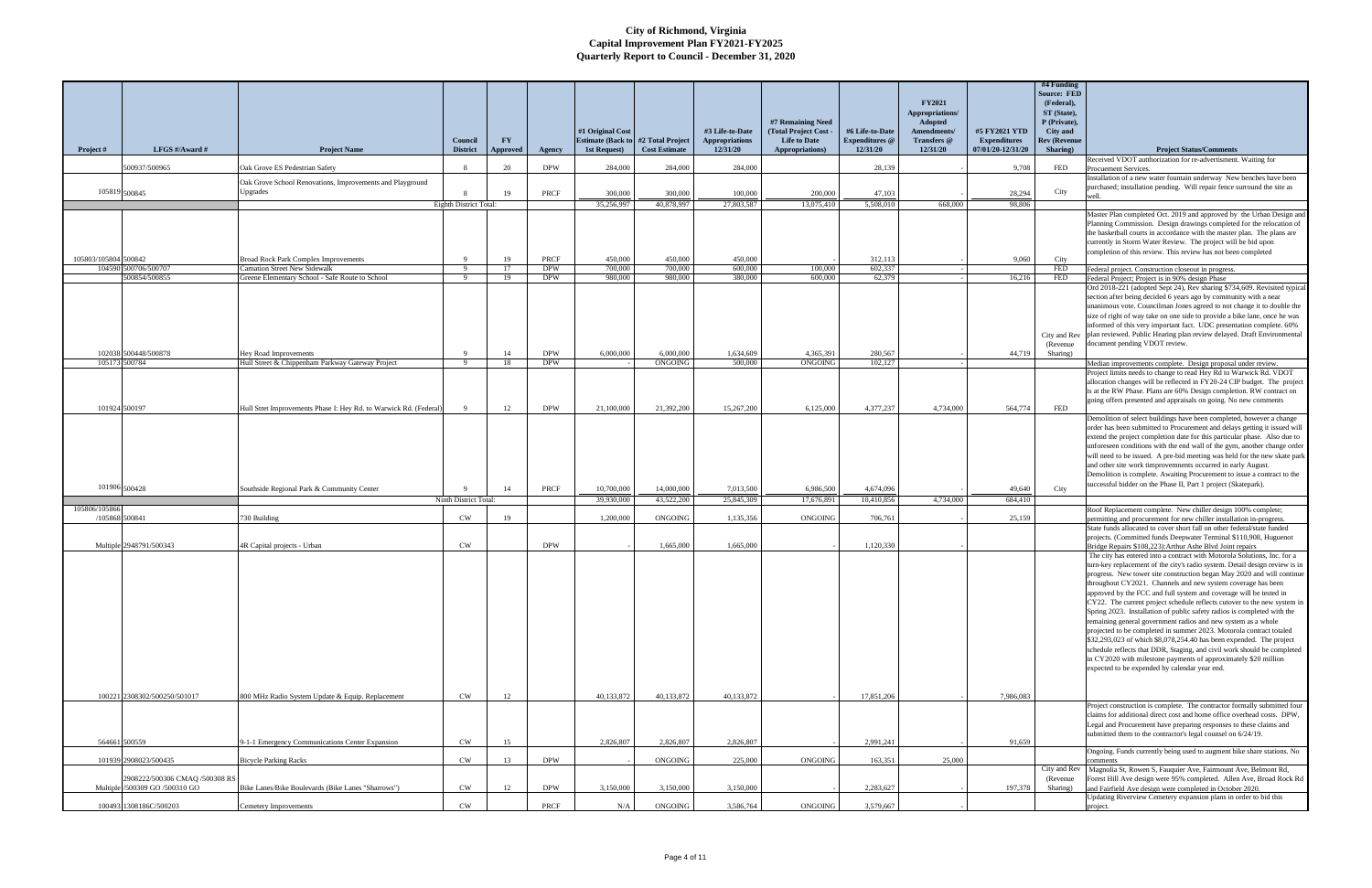|           |                                          |                                                                    | Council                | <b>FY</b>       |                    | #1 Original Cost<br><b>Estimate (Back to</b> | #2 Total Project       | #3 Life-to-Date<br><b>Appropriations</b> | #7 Remaining Need<br>(Total Project Cost -<br><b>Life to Date</b> | #6 Life-to-Date<br><b>Expenditures</b> @ | <b>FY2021</b><br>Appropriations/<br>Adopted<br>Amendments/<br>Transfers @ | #5 FY2021 YTD<br><b>Expenditures</b> | #4 Funding<br><b>Source: FED</b><br>(Federal),<br>ST (State),<br>P (Private),<br>City and<br><b>Rev (Revenue</b> |                                                                                                                                                    |
|-----------|------------------------------------------|--------------------------------------------------------------------|------------------------|-----------------|--------------------|----------------------------------------------|------------------------|------------------------------------------|-------------------------------------------------------------------|------------------------------------------|---------------------------------------------------------------------------|--------------------------------------|------------------------------------------------------------------------------------------------------------------|----------------------------------------------------------------------------------------------------------------------------------------------------|
| Project # | LFGS #/Award #                           | <b>Project Name</b>                                                | <b>District</b>        | <b>Approved</b> | Agency             | 1st Request)                                 | <b>Cost Estimate</b>   | 12/31/20                                 | <b>Appropriations)</b>                                            | 12/31/20                                 | 12/31/20                                                                  | 07/01/20-12/31/20                    | Sharing)                                                                                                         | <b>Project Status/Comments</b><br>No charges for this project yet. Notice to proceed to start scoping was                                          |
|           | 500928                                   | Central Transit Signal Priority                                    | CW                     | 20              | <b>DPW</b>         | 1,816,080                                    | 1,816,080              | 80,000                                   |                                                                   |                                          | 40,000                                                                    |                                      | Federal                                                                                                          | given to the consultant.                                                                                                                           |
|           |                                          |                                                                    |                        |                 |                    |                                              |                        |                                          |                                                                   |                                          |                                                                           |                                      |                                                                                                                  | Production of phase 2 equipment underway. Conversion of the existing<br>fleet to electric-assist currently underway. Phase 2 equipment to be       |
|           |                                          |                                                                    |                        |                 |                    |                                              |                        |                                          |                                                                   |                                          |                                                                           |                                      |                                                                                                                  | Federal & State received winter 2019/2020 for deployment pending additional operations                                                             |
|           | 104030 500622 / 500623                   | City Bike Share Phase II Deployment (CMAQ)                         | <b>CW</b>              | 18              | <b>DPW</b>         | 3.280,000                                    | 3,280,000              | 3.280,000                                |                                                                   | 2,989,512                                |                                                                           |                                      | CMAQ                                                                                                             | imding.<br>City Hall Cooling Towers and Structural Steel Replacement Project                                                                       |
|           |                                          |                                                                    |                        |                 |                    |                                              |                        |                                          |                                                                   |                                          |                                                                           |                                      |                                                                                                                  | complete.                                                                                                                                          |
|           | 105129 500776                            | City Hall                                                          | <b>CW</b>              | 18              | <b>DPW</b>         |                                              | 1,800,000              | 1,800,000                                |                                                                   | 1,270,411                                | 600,000                                                                   |                                      |                                                                                                                  | <b>OIT</b> Datacenter Cooling in-progress.<br>City Hall Chiller Upgrade complete. Riser piping replacement in-                                     |
|           | 100208 2308154/500242                    | City Hall HVAC Valve Replacement                                   | CW                     |                 | <b>DPW</b>         | N/A                                          | 5,000,000              | 2,210,000                                | 2,790,000                                                         | 2,192,784                                |                                                                           | 27,051                               |                                                                                                                  | progress.                                                                                                                                          |
|           | Multiple 2308235/500438                  | <b>City Hall Renovation Project</b>                                | <b>CW</b>              | 13              |                    | 5,494,510                                    | ONGOING                | 5.058.085                                | ONGOING                                                           | 5.029.266                                |                                                                           |                                      |                                                                                                                  | Room 110 and Room 115 are 100% complete.<br>City Hall Access Control for elevators in-progress. New Security                                       |
|           | 501036                                   | <b>City Hall Security Enhancements</b>                             | <b>CW</b>              | 21              | <b>DPW</b>         | <b>ONGOING</b>                               | ONGOING                | 500,000                                  |                                                                   |                                          | 500,000                                                                   |                                      |                                                                                                                  | Command Center renovations in-progress.                                                                                                            |
|           |                                          |                                                                    |                        |                 |                    |                                              |                        |                                          |                                                                   |                                          |                                                                           |                                      | (Revenue)                                                                                                        | City and Rev Traffic Calming Improvements Speed Tables 2020 - 50% plans<br>Manchester Speed Table - construction completed. Patterson Ave          |
|           | Multiple 2908910/500360/500361/500353    | Citywide Traffic Calming                                           | <b>CW</b>              |                 | <b>DPW</b>         |                                              | ONGOING                | 5,222,709                                | ONGOING                                                           | 4,624,650                                | 200,000                                                                   | 91,781                               | Sharing)                                                                                                         | Crosswalks - design complete.                                                                                                                      |
|           |                                          |                                                                    |                        |                 |                    |                                              |                        |                                          |                                                                   |                                          |                                                                           |                                      |                                                                                                                  | Phase 1A - Vehicular Signage Boulevard Area and Downtown:<br>Installation completed. Replaced/repaired a few damaged signs.                        |
|           |                                          |                                                                    |                        |                 |                    |                                              |                        |                                          |                                                                   |                                          |                                                                           |                                      |                                                                                                                  | Phase 1B - Pedestrian Signage: Design and stakeholder meetings (for final                                                                          |
|           |                                          |                                                                    |                        |                 |                    |                                              |                        |                                          |                                                                   |                                          |                                                                           |                                      |                                                                                                                  | locations, landmarks, and naming) completed.                                                                                                       |
|           |                                          |                                                                    |                        |                 |                    |                                              |                        |                                          |                                                                   |                                          |                                                                           |                                      |                                                                                                                  | Phase 2 - Pedestrian Signage Map Graphic Layout Template: Lay-out and<br>communication between the consultant and City staff, document review,     |
|           |                                          |                                                                    |                        |                 |                    |                                              |                        |                                          |                                                                   |                                          |                                                                           |                                      |                                                                                                                  | etc.) completed.                                                                                                                                   |
|           |                                          |                                                                    |                        |                 |                    |                                              |                        |                                          |                                                                   |                                          |                                                                           |                                      |                                                                                                                  | Phase 3 - Pedestrian Sign Fabrication and Installation: (Downtown,                                                                                 |
|           |                                          |                                                                    |                        |                 |                    |                                              |                        |                                          |                                                                   |                                          |                                                                           |                                      |                                                                                                                  | Shockoe, Arthur Ashe, Jr., Blvd., and Carytown) Completed. Also, Punch<br>List generation and photographic documentation of installed signs        |
|           |                                          |                                                                    |                        |                 |                    |                                              |                        |                                          |                                                                   |                                          |                                                                           |                                      |                                                                                                                  | completed.                                                                                                                                         |
|           |                                          |                                                                    |                        |                 |                    |                                              |                        |                                          |                                                                   |                                          |                                                                           |                                      |                                                                                                                  | Additional signage - Vehicular signage for Lumpkin's Slave Jail and<br>African Burial Ground: The package (7 signs) of additional temporary        |
|           |                                          |                                                                    |                        |                 |                    |                                              |                        |                                          |                                                                   |                                          |                                                                           |                                      |                                                                                                                  | vehicular wayfinding signs for Lumpkin's Jail/Devil's Half Acre and                                                                                |
|           |                                          |                                                                    |                        |                 |                    |                                              |                        |                                          |                                                                   |                                          |                                                                           |                                      |                                                                                                                  | African Burial Ground are under construction. Design, content and                                                                                  |
|           |                                          |                                                                    |                        |                 |                    |                                              |                        |                                          |                                                                   |                                          |                                                                           |                                      |                                                                                                                  | location of signs have been coordinated with Shockoe Small Area Plan.<br>Signs were approved in February 1st 2021 and are currently under          |
|           |                                          |                                                                    |                        |                 |                    |                                              |                        |                                          |                                                                   |                                          |                                                                           |                                      |                                                                                                                  | construction.                                                                                                                                      |
|           | 101519 2108123/500323                    | Citywide Wayfinding Signage                                        | <b>CW</b>              |                 | <b>PDR</b>         | 1,695,000                                    | 1,695,000              | 1.695,000                                |                                                                   | 1.140.101                                |                                                                           | 400                                  | City                                                                                                             | Awaiting Procurement approval of the requisiton to begin design for                                                                                |
|           |                                          |                                                                    |                        |                 |                    |                                              |                        |                                          |                                                                   |                                          |                                                                           |                                      |                                                                                                                  | improvements @ Powhatan Community Center; HVAC units have been                                                                                     |
|           | 500916/501030<br>Multiple 2308105/500455 | Community Center Enhancements<br>Community Schools/Parks/Libraries | <b>CW</b><br><b>CW</b> |                 | PRCF<br><b>DPW</b> | 8,300,000<br>8,251,485                       | 8,300,000<br>8,251,485 | 1,000,000<br>8,251,485                   |                                                                   | 159.481<br>8.039.994                     |                                                                           | 131,570                              |                                                                                                                  | replaced, and repairs of the gym floor; are underway<br>West End Library in final closeout process with Bonding Company.                           |
|           |                                          |                                                                    |                        |                 |                    |                                              |                        |                                          |                                                                   |                                          |                                                                           |                                      |                                                                                                                  | EDI Window Replacement under contract. Completion date 07/2019.                                                                                    |
|           |                                          |                                                                    |                        |                 |                    |                                              |                        |                                          |                                                                   |                                          |                                                                           |                                      |                                                                                                                  | Shop Drawing Submittals April 23, 2019. UPDATED CONSTRUCTION<br>PROJECT CLOSE OUT 08/22/2019. INVOICE CLOSE OUT                                    |
|           | 104579 500700                            | <b>East District Initiative Building</b>                           | <b>CW</b>              |                 | <b>DPW</b>         |                                              | 825,000                | 343,000                                  | 482,000                                                           | 304.061                                  |                                                                           | 123                                  |                                                                                                                  | 09/30/2019. Final retainage payment pending.                                                                                                       |
|           |                                          |                                                                    |                        |                 |                    |                                              |                        |                                          |                                                                   |                                          |                                                                           |                                      |                                                                                                                  | Generator install at FS#5 and #21; Costruction 98% complete. Working                                                                               |
|           | 500777                                   | Fire Station Building Maintenance                                  | CW                     | 18              | <b>DPW</b>         | 1,700,000                                    | ONGOING                | 1,895,732                                | ONGOING                                                           | 913,276                                  | 300,000                                                                   | 41,563                               |                                                                                                                  | on various station LED lighting upgrades.<br>Restroom renovations at four stations planned (FS #6, #8, #19 & # 21).                                |
|           |                                          |                                                                    |                        |                 |                    |                                              |                        |                                          |                                                                   |                                          |                                                                           |                                      |                                                                                                                  | Design completed for FS #6 and FS #8. Pre-bid meeting completed and                                                                                |
|           |                                          |                                                                    |                        |                 |                    |                                              |                        |                                          |                                                                   |                                          |                                                                           |                                      |                                                                                                                  | waiting for contrator bids. Construction started at Station #6 with demo-<br>of existing restrooms. Fire Training Academy RestRoom Proj. initiated |
|           |                                          |                                                                    |                        |                 |                    |                                              |                        |                                          |                                                                   |                                          |                                                                           |                                      |                                                                                                                  | and awaiting the A/E proposal for design/CA services.                                                                                              |
|           | Multiple 2308929/500272/500555           | <b>Fire Station Renovations</b>                                    | CW                     |                 | <b>DPW</b>         | 16,200,000                                   | 16,200,000             | 8.789.989                                | 7,410,011                                                         | 7.528.239                                |                                                                           | 76.459                               | City                                                                                                             |                                                                                                                                                    |
|           |                                          |                                                                    |                        |                 |                    |                                              |                        |                                          |                                                                   |                                          |                                                                           |                                      |                                                                                                                  | Invoices pending payment which will be captured within the 3rd Qtr. CIP<br>Report. Funds encumbered in the amount of \$2.4K for upcoming projects. |
|           | 102336 7808105/500493                    | High School Athletic facilities                                    | CW                     | 13              | <b>RPS</b>         | N/A                                          | 2,658,438              | 2,658,438                                |                                                                   | 2,574,434                                |                                                                           |                                      | City                                                                                                             |                                                                                                                                                    |
|           |                                          |                                                                    |                        |                 |                    |                                              |                        |                                          |                                                                   |                                          |                                                                           |                                      |                                                                                                                  | HVAC - VAV Box and Controls Replacement Project In Progress.<br>Security Assessment complete. Phase I Security Renovations Project:                |
|           |                                          |                                                                    |                        |                 |                    |                                              |                        |                                          |                                                                   |                                          |                                                                           |                                      |                                                                                                                  | Design complete; IFB has been submitted to procurement awaiting                                                                                    |
|           |                                          |                                                                    |                        |                 |                    |                                              |                        |                                          |                                                                   |                                          |                                                                           |                                      |                                                                                                                  | advertisment; Permit Review in-progress. Virtexco awarded contract,<br>waiting for contract to be signed.                                          |
|           | 100200/104005 2308104/500228/500701      | John Marshall Court Building Renovations                           | <b>CW</b>              |                 | <b>DPW</b>         | 19,088,000                                   | ONGOING                | 6,332,778                                | ONGOING                                                           | 4,307,939                                | 250,000                                                                   | 369,990                              | City                                                                                                             |                                                                                                                                                    |
|           |                                          |                                                                    |                        |                 |                    |                                              |                        |                                          |                                                                   |                                          |                                                                           |                                      |                                                                                                                  | Boiler Replacement Project complete. Fire Alarm Replacement Project                                                                                |
|           | 100228 2308931/500261                    | Iuvenile Detention center                                          | CW                     |                 | <b>DPW</b>         | 4,360,003                                    | ONGOING                | 3.560,003                                | ONGOING                                                           | 2,480,441                                | 220,000                                                                   | 19,263                               | City                                                                                                             | complete. Detention Center New Security System Replacement -<br>Construction in-progress.                                                          |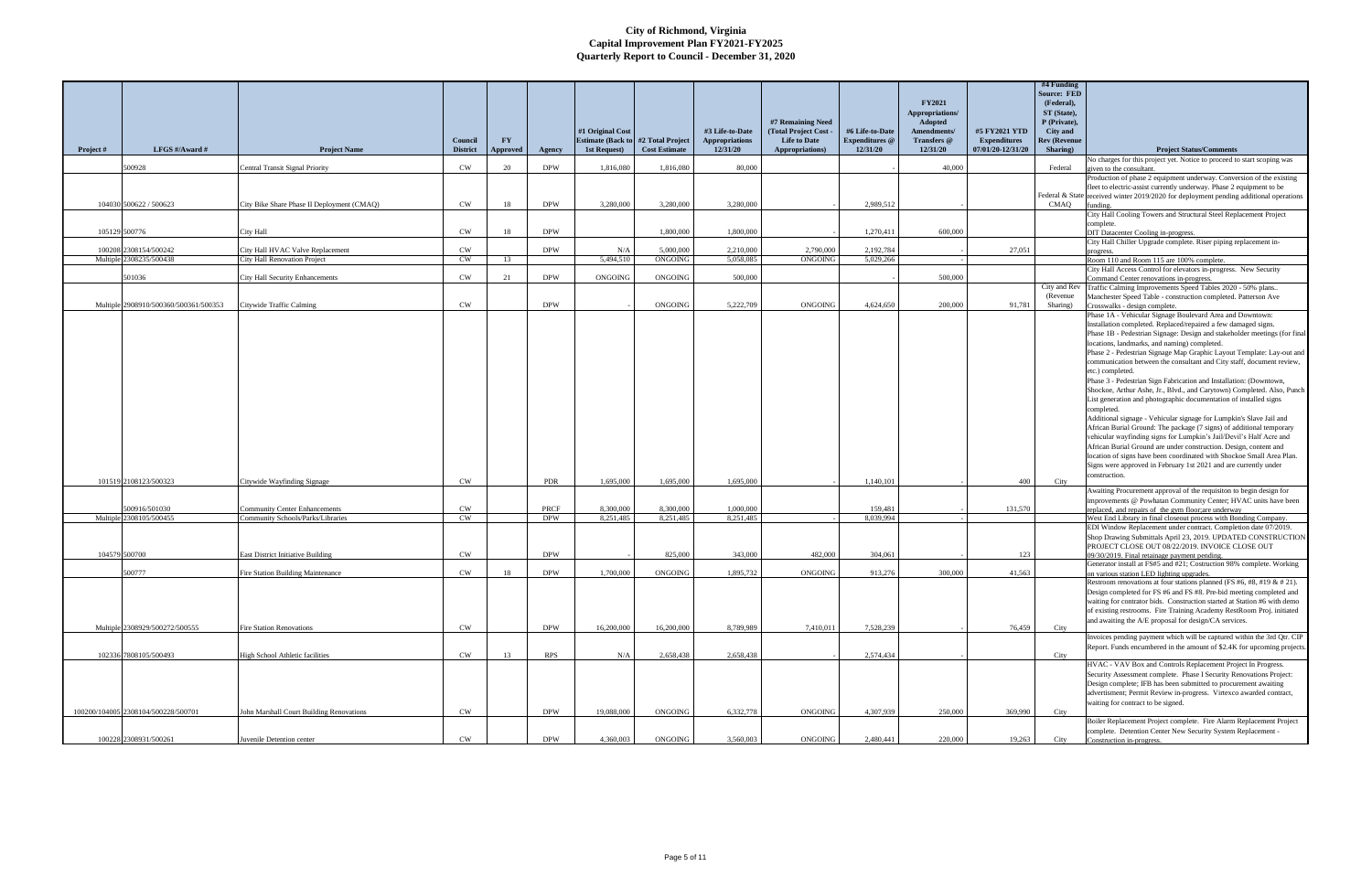|               | LFGS #/Award #                     |                                                                   | Council         | <b>FY</b>       |                    | #1 Original Cost<br><b>Estimate (Back to</b> | #2 Total Project<br><b>Cost Estimate</b> | #3 Life-to-Date<br><b>Appropriations</b><br>12/31/20 | #7 Remaining Need<br>(Total Project Cost -<br><b>Life to Date</b> | #6 Life-to-Date<br><b>Expenditures</b> @ | <b>FY2021</b><br>Appropriations/<br>Adopted<br>Amendments/<br>Transfers @ | #5 FY2021 YTD<br><b>Expenditures</b> | #4 Funding<br><b>Source: FED</b><br>(Federal),<br>ST (State),<br>P (Private),<br>City and<br><b>Rev (Revenue</b> |                                                                                                                                                  |
|---------------|------------------------------------|-------------------------------------------------------------------|-----------------|-----------------|--------------------|----------------------------------------------|------------------------------------------|------------------------------------------------------|-------------------------------------------------------------------|------------------------------------------|---------------------------------------------------------------------------|--------------------------------------|------------------------------------------------------------------------------------------------------------------|--------------------------------------------------------------------------------------------------------------------------------------------------|
| Project #     |                                    | <b>Project Name</b>                                               | <b>District</b> | <b>Approved</b> | Agency             | 1st Request)                                 |                                          |                                                      | Appropriations)                                                   | 12/31/20                                 | 12/31/20                                                                  | 07/01/20-12/31/20                    | Sharing)                                                                                                         | <b>Project Status/Comments</b><br>Roof repairs at seven branches completed. Assets management reports                                            |
|               |                                    |                                                                   |                 |                 |                    |                                              |                                          |                                                      |                                                                   |                                          |                                                                           |                                      |                                                                                                                  | completed for all roof projects. The Special Collections Area HVAC                                                                               |
|               |                                    |                                                                   |                 |                 |                    |                                              |                                          |                                                      |                                                                   |                                          |                                                                           |                                      |                                                                                                                  | project is complete and the asset management report is complete. The<br>Restroom Renovations Proj. at the Main Library Branch is completed.      |
|               |                                    |                                                                   |                 |                 |                    |                                              |                                          |                                                      |                                                                   |                                          |                                                                           |                                      |                                                                                                                  | The test and balance of the HVAC system is pending. The assest                                                                                   |
|               |                                    |                                                                   |                 |                 |                    |                                              |                                          |                                                      |                                                                   |                                          |                                                                           |                                      |                                                                                                                  | management report is pending receipt of all closeout documents and the                                                                           |
|               |                                    |                                                                   |                 |                 |                    |                                              |                                          |                                                      |                                                                   |                                          |                                                                           |                                      |                                                                                                                  | accepted test and balance report. The restroom project is complete and<br>the assest management report has been submitted.                       |
|               |                                    |                                                                   |                 |                 |                    |                                              |                                          |                                                      |                                                                   |                                          |                                                                           |                                      |                                                                                                                  |                                                                                                                                                  |
|               | Multiple 2308135/500231            | <b>Library Projects</b>                                           | <b>CW</b>       |                 | <b>DPW</b>         | 6,591,500                                    | 6,591,500                                | 6.603,000                                            | (11,500)                                                          | 6,128,300                                | 511,500                                                                   | 13,566                               | City                                                                                                             |                                                                                                                                                  |
|               |                                    |                                                                   |                 |                 |                    |                                              |                                          |                                                      |                                                                   |                                          |                                                                           |                                      |                                                                                                                  | On 1/31/20, Procurement for the 2nd time has cancelled the RFP<br>solicitation that was advertised for the Main Library Master Plan without      |
|               |                                    |                                                                   |                 |                 |                    |                                              |                                          |                                                      |                                                                   |                                          |                                                                           |                                      |                                                                                                                  | making a contract award. A third new RFP is advesrtised and the pre-                                                                             |
|               |                                    |                                                                   |                 |                 |                    |                                              |                                          |                                                      |                                                                   |                                          |                                                                           |                                      |                                                                                                                  | proposal conferences were held. The RFP for the Main Library                                                                                     |
|               | Multiple 2308196/500273            | Library Retrofit/Library Technology Upgrades & Renovations Progra | CW              |                 | <b>DPW</b>         | 11,927,353                                   | <b>ONGOING</b>                           | 12,168,409                                           | ONGOING                                                           | 12,134,695                               |                                                                           | 3,421                                | City                                                                                                             | masterplan is entering the negotiation phase with the selected frim.                                                                             |
|               |                                    |                                                                   |                 |                 |                    |                                              |                                          |                                                      |                                                                   |                                          |                                                                           |                                      |                                                                                                                  | (102320) Lynhaven Ave over Broad Rock Creek estimated cost \$1.1                                                                                 |
|               |                                    |                                                                   |                 |                 |                    |                                              |                                          |                                                      |                                                                   |                                          |                                                                           |                                      |                                                                                                                  | million-Design 90% complete; (104249) Martin Luther King Bridge \$<br>500,000- Design 95% Complete. Project on hold pending supplemental         |
|               |                                    |                                                                   |                 |                 |                    |                                              |                                          |                                                      |                                                                   |                                          |                                                                           |                                      |                                                                                                                  | funds for construction [\$4 million]; (102876) Lombardy over CSX-                                                                                |
|               |                                    |                                                                   |                 |                 |                    |                                              |                                          |                                                      |                                                                   |                                          |                                                                           |                                      |                                                                                                                  | estimated cost \$13.6 million- Design 5% Complete; (105917) East                                                                                 |
|               |                                    |                                                                   |                 |                 |                    |                                              |                                          |                                                      |                                                                   |                                          |                                                                           |                                      |                                                                                                                  | Richmond Road over Stoney Run, estimated cost \$1.8 million - Design<br>60% complete; (105918) East Richmond Road over Gillies Creek             |
|               |                                    |                                                                   |                 |                 |                    |                                              |                                          |                                                      |                                                                   |                                          |                                                                           |                                      |                                                                                                                  | estimated cost \$1.8 million- Scoping; (104747) Riverside Drive over                                                                             |
|               |                                    |                                                                   |                 |                 |                    |                                              |                                          |                                                      |                                                                   |                                          |                                                                           |                                      |                                                                                                                  | Rattlesnake Creek construction 99% complete; (106563) Hull Street over                                                                           |
|               |                                    |                                                                   |                 |                 |                    |                                              |                                          |                                                      |                                                                   |                                          |                                                                           |                                      | City and Rev<br>(Revenue)                                                                                        | Manchester Canal scoping underway; (106562) Columbia St over                                                                                     |
|               | Multiple 2928750/500315/500562     | Major Bridge Improvements Program                                 | $\mathrm{CW}$   |                 | <b>DPW</b>         |                                              | ONGOING                                  | 27,154,762                                           | <b>ONGOING</b>                                                    | 7,945,573                                | 2,000,000                                                                 | 259,936                              | Sharing)                                                                                                         | Goodes Crk Replacement Scoping underway.                                                                                                         |
|               | 501037                             | <b>Major Building Maintenance</b>                                 | $\mathrm{CW}$   | 21              | <b>DPW</b>         | ONGOING                                      | <b>ONGOING</b>                           | 974.688                                              |                                                                   |                                          | 974,688                                                                   |                                      |                                                                                                                  | UPDATE CITY HALL ENTRANCE RAMP IN PROGRESS WITH                                                                                                  |
|               |                                    |                                                                   |                 |                 |                    |                                              |                                          |                                                      |                                                                   |                                          |                                                                           |                                      |                                                                                                                  | COMPLETION AUGUST 2019. City Hall Ramps complete. Overhead                                                                                       |
|               |                                    |                                                                   |                 |                 |                    |                                              |                                          |                                                      |                                                                   |                                          |                                                                           |                                      |                                                                                                                  | Doors 100% complete. These are the projects currently in process                                                                                 |
|               |                                    |                                                                   |                 |                 |                    |                                              |                                          |                                                      |                                                                   |                                          |                                                                           |                                      |                                                                                                                  | through Procurement : 1. AIS City Hall Parking Decks Exhaust Fans                                                                                |
|               |                                    |                                                                   |                 |                 |                    |                                              |                                          |                                                      |                                                                   |                                          |                                                                           |                                      |                                                                                                                  | (\$12,202.00) in Procurement. 10/02/2019 100% Complete.<br>2. Davis & Green 3rd Precinct Parking Deck LED Lighting Upgrade                       |
|               |                                    |                                                                   |                 |                 |                    |                                              |                                          |                                                      |                                                                   |                                          |                                                                           |                                      |                                                                                                                  | (\$21,486.00) in Procurement 09/10/2019 On Going Programming &                                                                                   |
|               |                                    |                                                                   |                 |                 |                    |                                              |                                          |                                                      |                                                                   |                                          |                                                                           |                                      |                                                                                                                  | Punch Out                                                                                                                                        |
|               |                                    |                                                                   |                 |                 |                    |                                              |                                          |                                                      |                                                                   |                                          |                                                                           |                                      |                                                                                                                  | 3. Warwick Plumbing 3rd Precinct Inline Pumps Replacement<br>(\$6,860.00) in Procurement 07/15/2019 100% Complete                                |
|               |                                    |                                                                   |                 |                 |                    |                                              |                                          |                                                      |                                                                   |                                          |                                                                           |                                      |                                                                                                                  | 4. Warwick Plumbing Main Library Air Compressor Replacement                                                                                      |
|               |                                    |                                                                   |                 |                 |                    |                                              |                                          |                                                      |                                                                   |                                          |                                                                           |                                      |                                                                                                                  | (\$27,614.00) in Procurement 07/30/2019 100% Complete                                                                                            |
|               |                                    |                                                                   |                 |                 |                    |                                              |                                          |                                                      |                                                                   |                                          |                                                                           |                                      |                                                                                                                  | 5. Bay Diesel 4th Precinct & Main Street Station Generator Omni Metrix<br>Install (\$6,307.00) PO 20000000603 On Going 100% Complete             |
|               | Multiple 2308156C/500131<br>501039 | <b>Major Building Renovations</b><br>Major Parks Maintenance      | CW<br>CW        | 21              | <b>DPW</b><br>PRCF | N/A<br>ONGOING                               | ONGOING<br>ONGOING                       | 50,588,877<br>500,000                                | <b>ONGOING</b>                                                    | 49,006,005<br>17,453                     | 500,000                                                                   | 537,067<br>17,453                    |                                                                                                                  |                                                                                                                                                  |
|               |                                    |                                                                   |                 |                 |                    |                                              |                                          |                                                      |                                                                   |                                          |                                                                           |                                      |                                                                                                                  | Numerous projects underway including roof/building repairs and upgrades                                                                          |
|               |                                    |                                                                   |                 |                 |                    |                                              |                                          |                                                      |                                                                   |                                          |                                                                           |                                      |                                                                                                                  | at the Forest Hill Maintenance Building, Bryan Park restroom                                                                                     |
|               |                                    |                                                                   |                 |                 |                    |                                              |                                          |                                                      |                                                                   |                                          |                                                                           |                                      |                                                                                                                  | replacement, upgrades and renovations to the Byrd Park Round House<br>and Blanton House, waterline relocation at Bryan to serve the Nature       |
|               |                                    |                                                                   |                 |                 |                    |                                              |                                          |                                                      |                                                                   |                                          |                                                                           |                                      |                                                                                                                  | Center and restroom building to be renovated. Forest Hill Park Trail                                                                             |
|               | 101931 1308908/500432              | Maior Park Renovations                                            | CW              |                 | PRCF               | N/A                                          | ONGOING                                  | 7,888,366                                            | ONGOING                                                           | 7,574,533                                |                                                                           | 374,340                              | City                                                                                                             | repairs currently underway.                                                                                                                      |
|               |                                    |                                                                   |                 |                 |                    |                                              |                                          |                                                      |                                                                   |                                          |                                                                           |                                      |                                                                                                                  | Design complete for Security System Replacement Project; new cameras,<br>card readers, control room; IFB-Construction in-progress (Procurement). |
| 105953 500847 |                                    | Manchester Courthouse                                             | $\mathrm{CW}$   | 19              |                    | 2,745,000                                    | ONGOING                                  | 900,000                                              | ONGOING                                                           | 111,890                                  | 300,000                                                                   | 6,059                                | City                                                                                                             |                                                                                                                                                  |
|               |                                    |                                                                   |                 |                 |                    |                                              |                                          |                                                      |                                                                   |                                          |                                                                           |                                      |                                                                                                                  | This programs funds ineligible expenses and matching funds associated                                                                            |
|               |                                    |                                                                   |                 |                 |                    |                                              |                                          |                                                      | ONGOING                                                           |                                          |                                                                           |                                      | Match for                                                                                                        | with federal and state grants such as TA, RS and other Federal programs<br>The Pedestrian Improvement HSIP match to be provided from this        |
|               | Multiple 2918122C/500427           | Matching Funds For Federal /State Grants (VDOT)                   | CW              |                 | <b>DPW</b>         |                                              | <b>ONGOING</b>                           | 1,224,000                                            |                                                                   | 545,788                                  | 70,000                                                                    | 565                                  | Fed/State                                                                                                        |                                                                                                                                                  |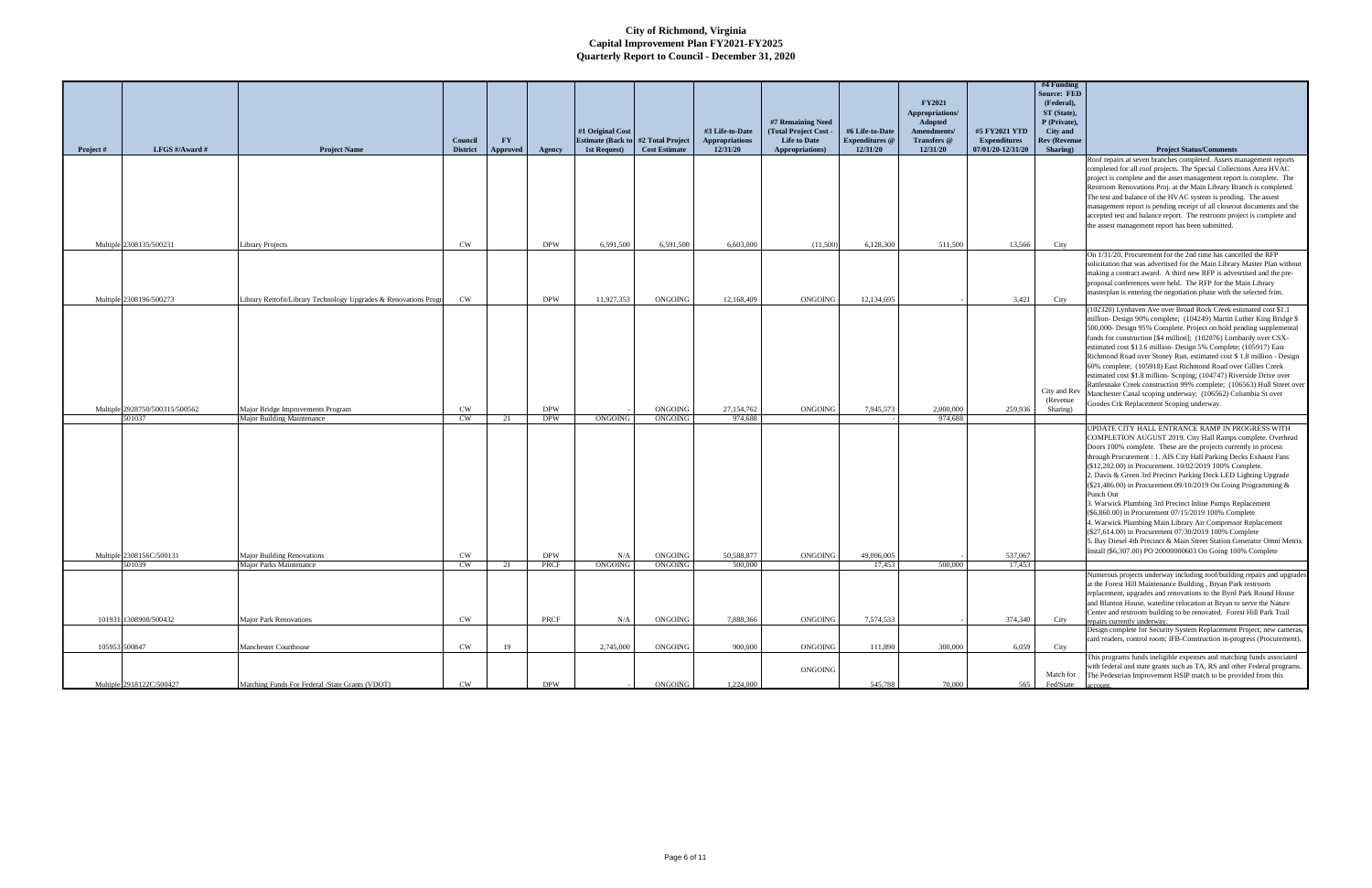| Project #                              | LFGS $\#/$ Award $\#$           | <b>Project Name</b>                                                                              | Council<br><b>District</b> | FY<br>Approved | Agency             | #1 Original Cost<br><b>Estimate (Back to #2 Total Project</b> )<br>1st Request) | <b>Cost Estimate</b>      | #3 Life-to-Date<br><b>Appropriations</b><br>12/31/20 | #7 Remaining Need<br>(Total Project Cost -<br><b>Life to Date</b><br>Appropriations) | #6 Life-to-Date<br><b>Expenditures</b> @<br>12/31/20 | <b>FY2021</b><br>Appropriations/<br>Adopted<br>Amendments/<br>Transfers @<br>12/31/20 | #5 FY2021 YTD<br><b>Expenditures</b><br>07/01/20-12/31/20 | #4 Funding<br><b>Source: FED</b><br>(Federal),<br>ST (State),<br>P (Private),<br>City and<br><b>Rev (Revenue</b><br>Sharing) | <b>Project Status/Comments</b>                                                                                                                                                                                                                                                                                                                                                                                                                                                                                                                                                                                                                                                                                                                                                                                                                                                                                                                                                                                                                                                                                                                                                                                                                                                                                                                                                                                                                                                                                 |
|----------------------------------------|---------------------------------|--------------------------------------------------------------------------------------------------|----------------------------|----------------|--------------------|---------------------------------------------------------------------------------|---------------------------|------------------------------------------------------|--------------------------------------------------------------------------------------|------------------------------------------------------|---------------------------------------------------------------------------------------|-----------------------------------------------------------|------------------------------------------------------------------------------------------------------------------------------|----------------------------------------------------------------------------------------------------------------------------------------------------------------------------------------------------------------------------------------------------------------------------------------------------------------------------------------------------------------------------------------------------------------------------------------------------------------------------------------------------------------------------------------------------------------------------------------------------------------------------------------------------------------------------------------------------------------------------------------------------------------------------------------------------------------------------------------------------------------------------------------------------------------------------------------------------------------------------------------------------------------------------------------------------------------------------------------------------------------------------------------------------------------------------------------------------------------------------------------------------------------------------------------------------------------------------------------------------------------------------------------------------------------------------------------------------------------------------------------------------------------|
|                                        |                                 |                                                                                                  |                            |                |                    | N/A                                                                             |                           |                                                      | ONGOING                                                                              |                                                      |                                                                                       |                                                           |                                                                                                                              | The project provides infrastructure investment in selected neighborhoods<br>in order to increase neighborhood attractiveness, and create opportunities<br>for residential development. It supports ongoing revitalization efforts,<br>enhancing pedestrian and vehicular safety, by funding necessary<br>sidewalks, curbs, lighting, and street improvements. The construction of<br>sidewalks and curbs and alleys between the 1300 block of N. 26 <sup>th</sup> , Street<br>and N. 27 <sup>th</sup> Street in Church Hill NiB (\$418,009) is completed. These<br>funds have been vital to the completion of the model block project<br>(construction and rehabilitation of 34 houses for home ownership).<br>Revitalization efforts in Swansboro NIB continues as paving of roads,<br>construction of sidewalks, curbing, a new alley and ornamental lighting<br>(\$500,000) for the Hollands subdivision project is supporting the build<br>out of 22 housing units for home ownership. This project is ongoing. The<br>Matthews at Chestnut Hill subdivision project in Highland Park NiB<br>(construction of 32 houses for houction.<br>nding construction. Delayed do to Covid-19 impacts. Currently tentatively<br>scheduled to start mid to late September 2020. The currently budgeted<br>phase for this project is underway as of October 1, 2020 and is estimated<br>to be complete by the end of February 2021andard cobrahead fixture.<br>The Electric Utility is currently in the process of doi |
|                                        | Multiple 5008105C/500396        | Neighborhood in Bloom                                                                            | <b>CW</b>                  |                | HCD                |                                                                                 | ONGOING                   | 6,001,125                                            |                                                                                      | 5,286,998                                            | 100,000                                                                               | 2,987                                                     |                                                                                                                              |                                                                                                                                                                                                                                                                                                                                                                                                                                                                                                                                                                                                                                                                                                                                                                                                                                                                                                                                                                                                                                                                                                                                                                                                                                                                                                                                                                                                                                                                                                                |
|                                        | 501040                          | Neighborhood Park Maintenance                                                                    | CW                         | 21             | <b>PRCF</b>        | ONGOING<br>N/A                                                                  | <b>ONGOING</b>            | 500,000                                              |                                                                                      | 17.453                                               | 500,000                                                                               | 17,453                                                    |                                                                                                                              | Purchasing new playground equipment for the Yancy St. Playground.<br>The Canoe Run Park equipmeent has been installed. The outdoor exercise<br>equipment for Petronious Jones Park has been completed Construction<br>of an accessible route to Powhatan Playground is scheduled to begin in<br>October 2020. The conceptual master plan for Fonticello/Carter Jones<br>Park underway was reviewe and approved by the UDC in May 2020.                                                                                                                                                                                                                                                                                                                                                                                                                                                                                                                                                                                                                                                                                                                                                                                                                                                                                                                                                                                                                                                                         |
|                                        | 101012 1308907/500222           | Neighborhood Park Renovations                                                                    | CW                         |                | PRCF               |                                                                                 | <b>ONGOING</b>            | 9,077,740                                            | <b>ONGOING</b>                                                                       | 9,512,871                                            |                                                                                       | 226,094                                                   | City                                                                                                                         |                                                                                                                                                                                                                                                                                                                                                                                                                                                                                                                                                                                                                                                                                                                                                                                                                                                                                                                                                                                                                                                                                                                                                                                                                                                                                                                                                                                                                                                                                                                |
|                                        | Multiple 2948186/500266         | New Curb & Gutter Program - Urban Program                                                        | CW                         |                | <b>DPW</b>         | N/A                                                                             | ONGOING                   | 2,228,000                                            | <b>ONGOING</b>                                                                       | 398,967                                              |                                                                                       | 445                                                       | State                                                                                                                        | Cutshaw Ave design 90% complete. Funds committed to existing project.                                                                                                                                                                                                                                                                                                                                                                                                                                                                                                                                                                                                                                                                                                                                                                                                                                                                                                                                                                                                                                                                                                                                                                                                                                                                                                                                                                                                                                          |
|                                        | 500921                          | New Fire Station 9 & HQ                                                                          | <b>CW</b>                  |                | <b>FIRE</b>        | 30,000,000                                                                      | 30,000,000                | 1,000,000                                            |                                                                                      |                                                      |                                                                                       |                                                           |                                                                                                                              | Additional funding is required to begin the initial project design and<br>development.                                                                                                                                                                                                                                                                                                                                                                                                                                                                                                                                                                                                                                                                                                                                                                                                                                                                                                                                                                                                                                                                                                                                                                                                                                                                                                                                                                                                                         |
| 105739/105756<br>/105757/105758 500846 |                                 | New School Construction                                                                          | CW                         | 19             | <b>DPW</b>         | 195,000,000                                                                     | ONGOING                   | 150,000,000                                          | ONGOING                                                                              | 130,780,585                                          |                                                                                       | 17,997,807                                                | City                                                                                                                         | Construction of three new schools is substantially complete. Will still<br>have spending on Phase II site work and demolition of the two old elem<br>schools over next 6 months<br>Terminal Avenue Phase II construction complete. Carnation Street                                                                                                                                                                                                                                                                                                                                                                                                                                                                                                                                                                                                                                                                                                                                                                                                                                                                                                                                                                                                                                                                                                                                                                                                                                                            |
|                                        | Multiple 2948187/500337         | New Sidewalk Program - Urban Program                                                             | CW                         |                | <b>DPW</b>         | N/A                                                                             | <b>ONGOING</b>            | 1.300,000                                            | ONGOING                                                                              | 1.140.681                                            |                                                                                       |                                                           | State                                                                                                                        | Sidewalk funding gap being covered with this account.                                                                                                                                                                                                                                                                                                                                                                                                                                                                                                                                                                                                                                                                                                                                                                                                                                                                                                                                                                                                                                                                                                                                                                                                                                                                                                                                                                                                                                                          |
|                                        | 501044                          | New Traffic Control Signals (Federal)                                                            | <b>CW</b>                  | 21             | <b>DPW</b>         | 2,944,000                                                                       | 2,944,000                 | 155,000                                              |                                                                                      | 29,590                                               | 155,000                                                                               | 29,590                                                    |                                                                                                                              | 30% design completed.<br>Active Shooter Detection System: Recevied only one bid, will re-<br>advertise; Roof/Window water intrusion study complete; Interior and<br>Exterior LED Lighting Replacement complete; Card Access system                                                                                                                                                                                                                                                                                                                                                                                                                                                                                                                                                                                                                                                                                                                                                                                                                                                                                                                                                                                                                                                                                                                                                                                                                                                                             |
|                                        | Multiple 2308799/500257         | Oliver Hill Courts                                                                               | CW                         | 10             | <b>DPW</b>         | 12,660,000                                                                      | <b>ONGOING</b>            | 4,852,741                                            | ONGOING                                                                              | 4,159,827                                            | 200,000                                                                               | 32,403                                                    | City                                                                                                                         | replacement in progress.<br>Randolph gym floor replacement project completed in Dec 2020; plans<br>underway to paint the gymnasium, upgrade the interior lighting and<br>purchase new retractable bleachers. Replacement of HVAC unit s at                                                                                                                                                                                                                                                                                                                                                                                                                                                                                                                                                                                                                                                                                                                                                                                                                                                                                                                                                                                                                                                                                                                                                                                                                                                                     |
|                                        | 100486 1308115/500194<br>500923 | Parks and Recreation Building Maintenance<br>Patrol Aircraft                                     | CW<br>CW                   | 20             | PRCF<br><b>RPD</b> | N/A<br>700,000                                                                  | <b>ONGOING</b><br>700,000 | 6,659,801<br>700,000                                 | ONGOING                                                                              | 6,188,143                                            | 250,000                                                                               | 80,660<br>$\sim$                                          | City<br>City                                                                                                                 | Randolph Community Center underway.<br>No Comments                                                                                                                                                                                                                                                                                                                                                                                                                                                                                                                                                                                                                                                                                                                                                                                                                                                                                                                                                                                                                                                                                                                                                                                                                                                                                                                                                                                                                                                             |
|                                        | 104274 500663                   | Pedestrian Safety Crossing                                                                       | <b>CW</b>                  |                | <b>DPW</b>         | N/A                                                                             | ONGOING                   | 200,000                                              | <b>ONGOING</b>                                                                       | 198,718                                              |                                                                                       |                                                           |                                                                                                                              | Crosswalk locations have been identified. Additional funds are requested<br>to make additional improvements.<br>HSIP portion - 100% design completed. Started process with VDOT for                                                                                                                                                                                                                                                                                                                                                                                                                                                                                                                                                                                                                                                                                                                                                                                                                                                                                                                                                                                                                                                                                                                                                                                                                                                                                                                            |
|                                        | 500938/500939                   | Pedestrian Safety Improvements with HAWK                                                         | CW                         | 20             | <b>DPW</b>         | 906,000                                                                         | 906,000                   | 1,040,000                                            | (134,000)                                                                            | 155,212                                              | 800,000                                                                               | 86,530                                                    | FED                                                                                                                          | the advertisement authorization request.                                                                                                                                                                                                                                                                                                                                                                                                                                                                                                                                                                                                                                                                                                                                                                                                                                                                                                                                                                                                                                                                                                                                                                                                                                                                                                                                                                                                                                                                       |
|                                        | 105183 500790 / 500796          | Pedestrian Safety Improvements at Signalized Intersections on<br>Federal and State Routes (HSIP) | <b>CW</b>                  | 18             | <b>DPW</b>         | 3.453,000                                                                       | 5,623,000                 | 4.293,000                                            | 1,330,000                                                                            | 2.922.865                                            | 515,000                                                                               | 16.350                                                    | <b>FED</b>                                                                                                                   | Retiming implementation 100% completed. and invoices paid. Crosswalk<br>improvements portion: Package A construction completed. Close-out<br>underway.                                                                                                                                                                                                                                                                                                                                                                                                                                                                                                                                                                                                                                                                                                                                                                                                                                                                                                                                                                                                                                                                                                                                                                                                                                                                                                                                                         |
|                                        | 104689/101525 1308131/500328    | Percent for the Arts                                                                             | <b>CW</b>                  |                | <b>PDR</b>         | N/A                                                                             | ONGOING                   | 2,587,248                                            | ONGOING                                                                              | 1,253,380                                            | 250,000                                                                               |                                                           | City                                                                                                                         | The Planning Commission unanimously approved the PAC Work Plan for<br>FY21-FY22 on 7/6/2020; approved projects include Hillside Court<br>Playground, Southside Community Center Skate Park, City Gardens<br>Amenity, Fulton Memorial Park, Shockoe Bottom/Storm Drain<br>Management, Westover Hills Placemaking, a Monument Ave Initiative<br>(undefined); all seven projects together total \$1.34M.                                                                                                                                                                                                                                                                                                                                                                                                                                                                                                                                                                                                                                                                                                                                                                                                                                                                                                                                                                                                                                                                                                          |
|                                        | 104674 500719                   | Police Equestrian Community Center                                                               | CW                         | 17             | <b>DPW</b>         | 1.495.559                                                                       | 1,495,559                 | 1,495,559                                            |                                                                                      | 210,577                                              |                                                                                       | 1.469                                                     | City                                                                                                                         | Bids received on Nov. 8, 2018 exceeded the project budget. Additional<br>private funding has been identified. Bids documents are updated for<br>current building code changes. The MOU is being drafted that will go out<br>to the donor for review and acceptance. The agreement has been sent<br>back to legal with the donors comments.                                                                                                                                                                                                                                                                                                                                                                                                                                                                                                                                                                                                                                                                                                                                                                                                                                                                                                                                                                                                                                                                                                                                                                     |
|                                        |                                 |                                                                                                  |                            |                |                    |                                                                                 |                           |                                                      |                                                                                      |                                                      |                                                                                       |                                                           |                                                                                                                              |                                                                                                                                                                                                                                                                                                                                                                                                                                                                                                                                                                                                                                                                                                                                                                                                                                                                                                                                                                                                                                                                                                                                                                                                                                                                                                                                                                                                                                                                                                                |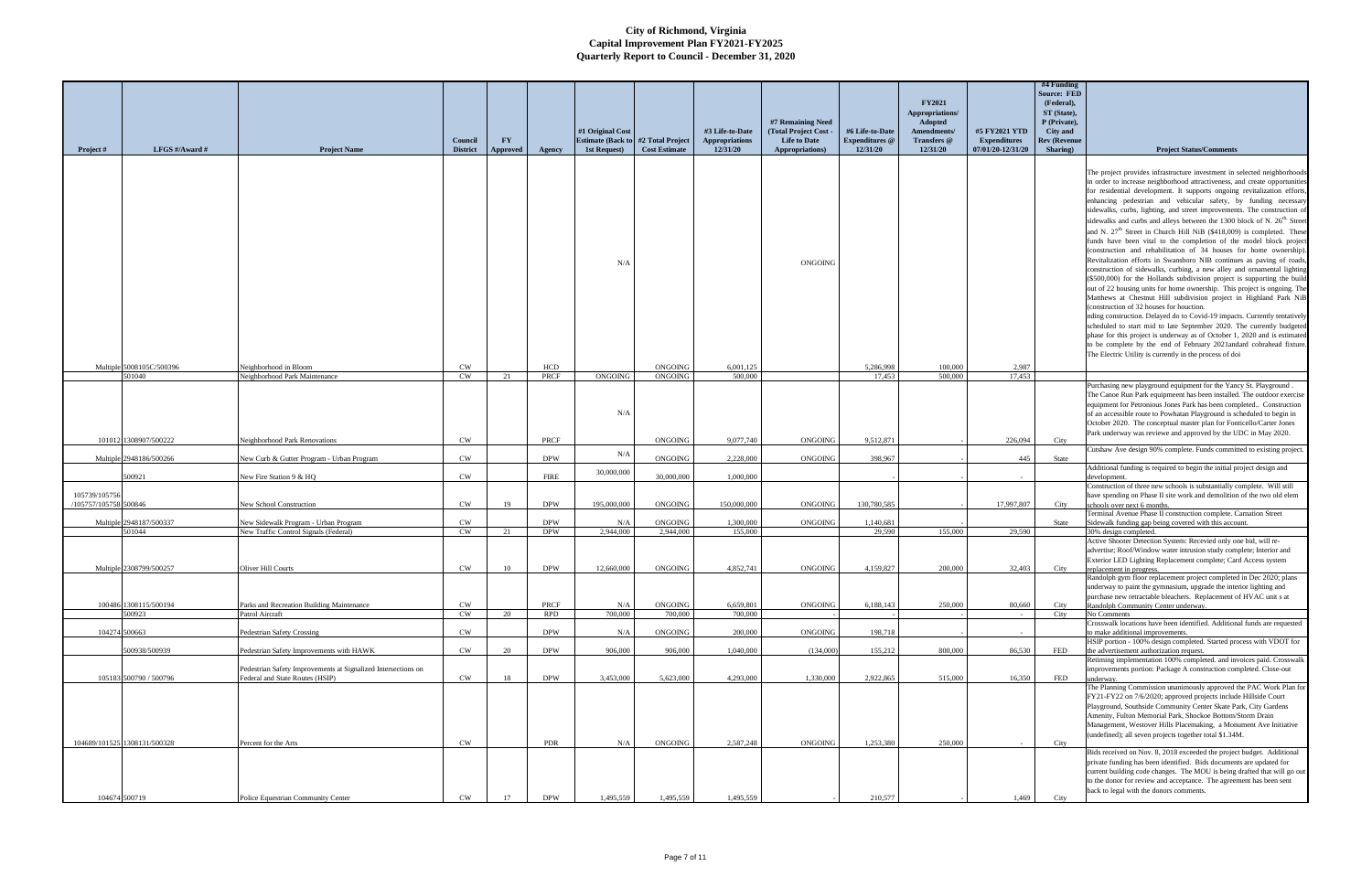|                      |                                       |                                                                | Council         | <b>FY</b> |             | #1 Original Cost<br><b>Estimate (Back to</b> | #2 Total Project     | #3 Life-to-Date<br><b>Appropriations</b> | #7 Remaining Need<br>(Total Project Cost<br><b>Life to Date</b> | #6 Life-to-Date<br><b>Expenditures</b> @ | <b>FY2021</b><br>Appropriations/<br><b>Adopted</b><br>Amendments/<br>Transfers @ | #5 FY2021 YTD<br><b>Expenditures</b> | #4 Funding<br><b>Source: FED</b><br>(Federal),<br>ST (State),<br>P (Private),<br>City and<br><b>Rev (Revenue</b> |                                                                                                                                                                                                                                                                                                                                                                                                                                                                  |
|----------------------|---------------------------------------|----------------------------------------------------------------|-----------------|-----------|-------------|----------------------------------------------|----------------------|------------------------------------------|-----------------------------------------------------------------|------------------------------------------|----------------------------------------------------------------------------------|--------------------------------------|------------------------------------------------------------------------------------------------------------------|------------------------------------------------------------------------------------------------------------------------------------------------------------------------------------------------------------------------------------------------------------------------------------------------------------------------------------------------------------------------------------------------------------------------------------------------------------------|
| Project #            | LFGS #/Award #                        | <b>Project Name</b>                                            | <b>District</b> | Approved  | Agency      | 1st Request)                                 | <b>Cost Estimate</b> | 12/31/20                                 | Appropriations)                                                 | 12/31/20                                 | 12/31/20                                                                         | 07/01/20-12/31/20                    | Sharing)                                                                                                         | <b>Project Status/Comments</b>                                                                                                                                                                                                                                                                                                                                                                                                                                   |
|                      |                                       |                                                                |                 |           |             |                                              |                      |                                          |                                                                 |                                          |                                                                                  |                                      |                                                                                                                  | Chiller and Cooling Tower Replacement - Construction complete, project<br>close-out in progress.<br>Boiler Replacement Project Construction complete, project close-out in<br>progress. Police HQ Parking Concrete Deck Renovations and Lighting<br>Upgrade Design project complete date Fall of 2019. NO CHANGE. LED<br>Lights under construction. On Going Programming & Punch Out                                                                             |
|                      | 104583 500702                         | Police Headquarters Building                                   | <b>CW</b>       |           | <b>DPW</b>  | 2,445,000                                    | 2,445,000            | 1,745,000                                | 700,000                                                         | 1.206.573                                | 155,000                                                                          | 3.233                                | City                                                                                                             |                                                                                                                                                                                                                                                                                                                                                                                                                                                                  |
|                      | 104585 500703                         | Police Training Academy Building                               | CW              |           | <b>DPW</b>  | 1,229,000                                    | 1,229,000            | 1,229,000                                |                                                                 | 1,109,594                                |                                                                                  | 1,169                                | City                                                                                                             | Parking Deck Structural Beams Replacement/Repairs; Construction<br>Complete; Closeout in progress.                                                                                                                                                                                                                                                                                                                                                               |
|                      |                                       |                                                                |                 |           |             |                                              |                      |                                          |                                                                 |                                          |                                                                                  |                                      |                                                                                                                  | No additional funding provided in the FY-20 CIP budget for construction                                                                                                                                                                                                                                                                                                                                                                                          |
|                      | 100219 2308239/500248/501032          | RAA Buildings and Property Improvements                        | CW              | 13        | <b>DPW</b>  | 1,560,000                                    | 1,950,000            | 1,950,000                                |                                                                 | 1,177,116                                |                                                                                  | 3,411                                | City                                                                                                             | of the canopies.                                                                                                                                                                                                                                                                                                                                                                                                                                                 |
|                      |                                       |                                                                |                 |           |             |                                              |                      |                                          |                                                                 |                                          |                                                                                  |                                      |                                                                                                                  | DPW Updates: The A/E proposal for design and C/A services has been<br>received and submitted in Rapids awaiting Procurement to issue the<br>purchase order.<br>Fire Updates: RFD and DPW Special Capital Projects have met with an<br>architect to develop the program scope. The architect has provided the<br>proposal for architectural services for Fire Station 12. A contract has been<br>issued to Moseley Architects. Project design kick-off meeting is |
|                      | 500922                                | Replacement of Fire Station 12                                 | <b>CW</b>       | 21        | <b>FIRE</b> | 8,302,233                                    | 8,302,233            | 2,950,000                                |                                                                 | 2,132                                    | 2,400,000                                                                        | 2,132                                |                                                                                                                  | cheduled for November 11 2020                                                                                                                                                                                                                                                                                                                                                                                                                                    |
|                      |                                       |                                                                |                 |           |             |                                              |                      |                                          |                                                                 |                                          |                                                                                  |                                      |                                                                                                                  | Oracle contract, which is needed to proceed with this project, is currently<br>being negotiated with City Attorney's office. System is anticipated to go<br>into production November 2021.                                                                                                                                                                                                                                                                       |
|                      | 106685 500924                         | Revenue Administration System Replacement                      | <b>CW</b>       |           | Finance     | 3,100,000                                    | 3,100,000            | 3,100,000                                |                                                                 | 716,654                                  |                                                                                  | 444,107                              |                                                                                                                  | Current encumbrances $= $871,174$                                                                                                                                                                                                                                                                                                                                                                                                                                |
| 101848/104408 500420 |                                       | Richmond Fiber Optics Network System                           | CW              | 14        | <b>DPW</b>  | 1,500,000                                    | 3,000,000            | 1.625,000                                | 1,375,000                                                       | 1,294,751                                | 125,000                                                                          |                                      |                                                                                                                  | No change. Dark fiber optic cable will be installed as part of the RSS<br>Phase III.                                                                                                                                                                                                                                                                                                                                                                             |
|                      | 104128 500636                         | Richmond Signal System Improvements West-North (CMAQ)          | CW              |           | <b>DPW</b>  | 6,312,000                                    | 6,312,000            | 6,194,000                                | 118,000                                                         | 1,010,145                                |                                                                                  | 1.855                                | FED                                                                                                              | Received VDOT autthorization for re-advertisment. Waiting for<br>Procuement Services.                                                                                                                                                                                                                                                                                                                                                                            |
|                      | 101526 2108132/500329                 | Riverfront Plan Implementation                                 | <b>CW</b>       | 13        | PDR         | 962,500                                      | 100,000,000          | 12,903,919                               | 87,096,081                                                      | 12,816,514                               |                                                                                  | 13,807                               | City and<br>Revenue<br>Sharing                                                                                   | Conceptual planning with Hargreaves on Missing Link is essentially<br>complete. Public meeting held on 12/11/19 and stakeholder meeting also<br>on 12/11/19. 2 options identified and discussed w/public and City<br>officials. Remaining item is to get conceptual approval from<br><b>JDC/Planning Commission.</b>                                                                                                                                             |
|                      | 501041                                | <b>Riverview Cemetary Expansion</b>                            | <b>CW</b>       | 21        | <b>PRCF</b> | 948,026                                      | 948,026              | 948,026                                  |                                                                 |                                          | 948,026                                                                          |                                      |                                                                                                                  |                                                                                                                                                                                                                                                                                                                                                                                                                                                                  |
|                      | 105219 500792                         | Roadway Conversions for Bike Infrastructure (Road Diet) (HSIP) | CW              | 18        | <b>DPW</b>  | N/A                                          | <b>ONGOING</b>       | 1.502.000                                | ONGOING                                                         | 1.278.502                                |                                                                                  | 523.355                              | FED                                                                                                              | Started construction in March 2020, anticipate completion by December<br>2020.                                                                                                                                                                                                                                                                                                                                                                                   |
|                      | Multiple 2908135/500421               | Safety Improvement Contingency                                 | CW              |           | <b>DPW</b>  | N/A                                          | ONGOING              | 504,406                                  | ONGOING                                                         | 324,151                                  | 50,000                                                                           |                                      |                                                                                                                  | This account is used to cover underfunded HSIP projects ineligible to<br>obtain additional federal dollars. No comments.                                                                                                                                                                                                                                                                                                                                         |
| 102336               | 7808103/500495                        | School ADA Compliance                                          | <b>CW</b>       | 13        | RPS         | N/A                                          | ONGOING              | 23,174,720                               | ONGOING                                                         | 19,908,324                               | 2,702,003                                                                        | 129,797                              | City                                                                                                             | Invoices pending payment which will be captured within the 3rd Qtr. CIP<br>Report. Funds encumbered in the amount of \$139.2K for upcoming<br>projects.                                                                                                                                                                                                                                                                                                          |
|                      | 102336 2308198/500160                 | School CIP Planning & Construction                             | CW.             | 13        | <b>RPS</b>  | N/A                                          | <b>ONGOING</b>       | 182,419,204                              | ONGOING                                                         | 175,108,813                              |                                                                                  |                                      | City                                                                                                             | No activity this quarter                                                                                                                                                                                                                                                                                                                                                                                                                                         |
|                      | 102336 7808111/500492/500840          | School Capital Maintenance                                     | <b>CW</b>       | 13        | RPS         | N/A                                          | ONGOING              | 123,296,931                              | <b>ONGOING</b>                                                  | 108,761,141                              | 1,297,997                                                                        | 4.903.235                            | City                                                                                                             | Invoices pending payment which will be captured within the 3rd Qtr. CIP<br>Report. Funds encumbered in the amount of \$3.6 for upcoming projects.                                                                                                                                                                                                                                                                                                                |
|                      | 500950/500951                         | Semmes Ave, Forest Hill, Dundee Pedestrian Safety              | CW              | 20        | <b>DPW</b>  | 800,000                                      | 800,000              | 800,000                                  |                                                                 | 76,067                                   |                                                                                  | 55,735                               | FED                                                                                                              | Final Scoping underway, coordination with VDOT.                                                                                                                                                                                                                                                                                                                                                                                                                  |
|                      | Multiple 2948188/500317               | Sidewalk Improvement Program - Urban                           | CW              |           | <b>DPW</b>  | N/A                                          | ONGOING              | 2,245,509                                | ONGOING                                                         | 2,215,779                                |                                                                                  | 15,000                               | State<br>VDOT-                                                                                                   | Additional locations to be assigned. Funds committed.<br>Sidewalk Packages #1, #2 and 3 are under construction.                                                                                                                                                                                                                                                                                                                                                  |
|                      | Multiple 2918516/500161/500162/500942 | Sidewalk Projects program                                      | CW              |           | <b>DPW</b>  | N/A                                          | ONGOING              | 13,556,761                               | ONGOING                                                         | 13,603,691                               | 1,000,000                                                                        |                                      | 409,151 Revenue Share                                                                                            |                                                                                                                                                                                                                                                                                                                                                                                                                                                                  |
|                      | Multiple 9741603/500090               | Street Lighting - Special                                      | CW              |           | <b>DPU</b>  | N/A                                          | ONGOING              | 13,650,525                               | <b>ONGOING</b>                                                  | 11,715,353                               |                                                                                  | 166,690                              |                                                                                                                  | Various sidewalk projects underway. Project budget and expenditures<br>being reconciled. FY20 \$900K allocation to advertised January 2020.<br>Construction spring 2020. Activity pending project start.                                                                                                                                                                                                                                                         |
|                      | 9741602/500087/500088/500089/500      |                                                                |                 |           |             |                                              |                      |                                          | ONGOING                                                         |                                          |                                                                                  |                                      |                                                                                                                  | No comments                                                                                                                                                                                                                                                                                                                                                                                                                                                      |
| Multiple 659         |                                       | <b>Street Lighting/General</b>                                 | CW              |           | <b>DPU</b>  | N/A                                          | ONGOING              | 35,862,390                               |                                                                 | 27,561,943                               | 300,000                                                                          | 371,213                              | City                                                                                                             |                                                                                                                                                                                                                                                                                                                                                                                                                                                                  |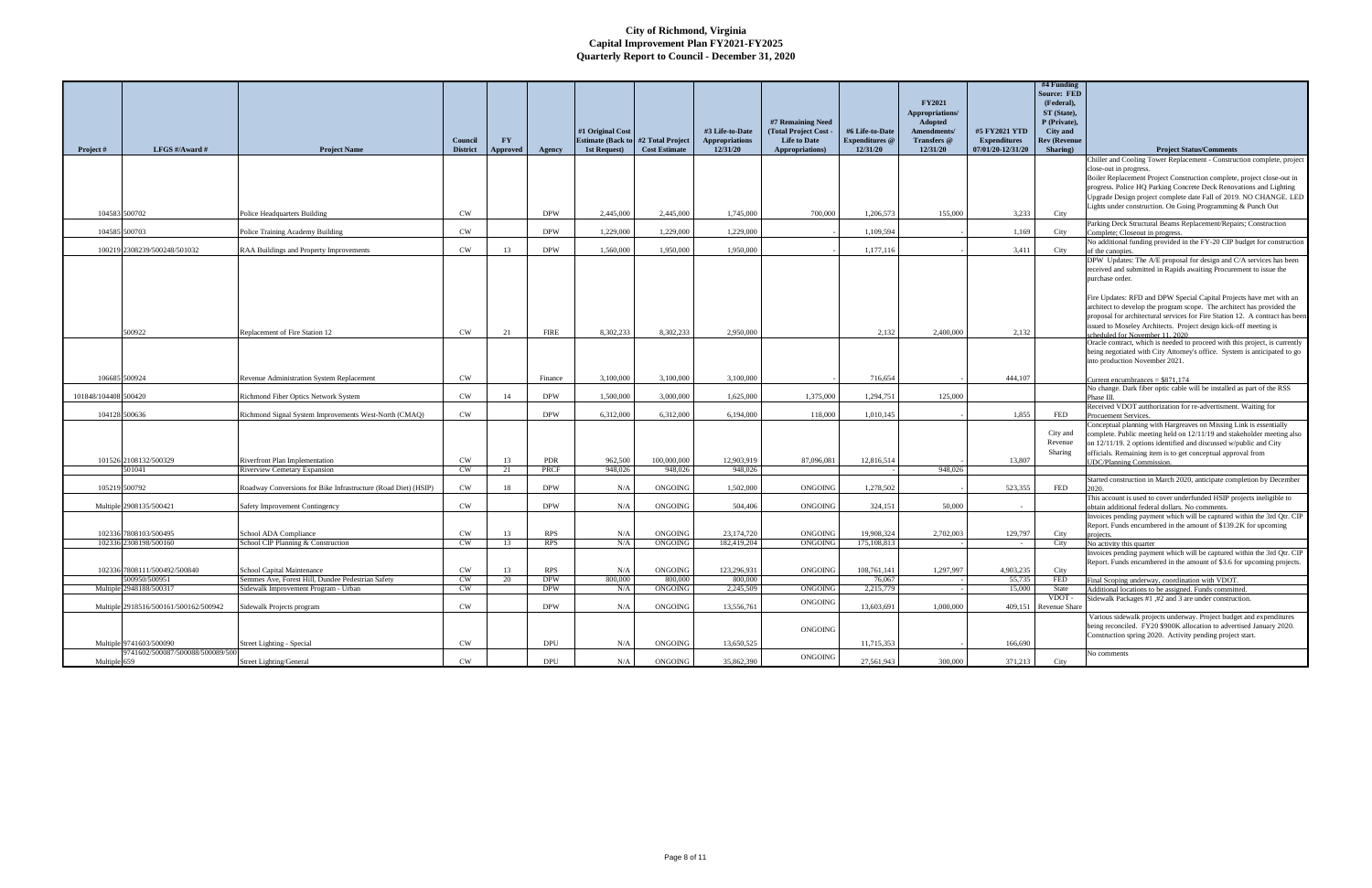|                 |                                                 |                                                               |                 |           |            |                           |                      |                       |                     |                       |                            |                     | #4 Funding                  |                                                                                                                                                         |
|-----------------|-------------------------------------------------|---------------------------------------------------------------|-----------------|-----------|------------|---------------------------|----------------------|-----------------------|---------------------|-----------------------|----------------------------|---------------------|-----------------------------|---------------------------------------------------------------------------------------------------------------------------------------------------------|
|                 |                                                 |                                                               |                 |           |            |                           |                      |                       |                     |                       |                            |                     | <b>Source: FED</b>          |                                                                                                                                                         |
|                 |                                                 |                                                               |                 |           |            |                           |                      |                       |                     |                       | <b>FY2021</b>              |                     | (Federal),                  |                                                                                                                                                         |
|                 |                                                 |                                                               |                 |           |            |                           |                      |                       | #7 Remaining Need   |                       | Appropriations/<br>Adopted |                     | ST (State),<br>P (Private), |                                                                                                                                                         |
|                 |                                                 |                                                               |                 |           |            | #1 Original Cost          |                      | #3 Life-to-Date       | (Total Project Cost | #6 Life-to-Date       | Amendments/                | #5 FY2021 YTD       | City and                    |                                                                                                                                                         |
|                 |                                                 |                                                               | Council         | <b>FY</b> |            | <b>Estimate (Back to)</b> | #2 Total Project     | <b>Appropriations</b> | <b>Life to Date</b> | <b>Expenditures</b> @ | Transfers @                | <b>Expenditures</b> | <b>Rev (Revenue</b>         |                                                                                                                                                         |
| Project #       | LFGS #/Award #                                  | <b>Project Name</b>                                           | <b>District</b> | Approved  | Agency     | 1st Request)              | <b>Cost Estimate</b> | 12/31/20              | Appropriations)     | 12/31/20              | 12/31/20                   | 07/01/20-12/31/20   | Sharing)                    | <b>Project Status/Comments</b>                                                                                                                          |
|                 |                                                 |                                                               |                 |           |            |                           |                      |                       |                     |                       |                            |                     |                             | The LED pilot project is in its testing and evaluation phase; five of the six<br>evaluation areas have been installed with one area remaining to be     |
|                 |                                                 |                                                               |                 |           |            |                           |                      |                       |                     |                       |                            |                     |                             | installed tentatively by the end of June 2018; Evaluation and testing will                                                                              |
|                 |                                                 |                                                               |                 |           |            |                           |                      |                       |                     |                       |                            |                     |                             | last for several months during which time citizens and various group                                                                                    |
|                 |                                                 |                                                               |                 |           |            |                           |                      |                       |                     |                       |                            |                     |                             | feedback will be analyzed and considered for selection of final hardware,                                                                               |
|                 |                                                 |                                                               |                 |           |            |                           |                      |                       |                     |                       |                            |                     |                             | its application, electric grid adaptation configuration and installation                                                                                |
|                 |                                                 |                                                               |                 |           |            |                           |                      |                       |                     |                       |                            |                     |                             | phasing. Citizen feedback information has been collected from various<br>parties having seen and commented on the areas that have the LEDs              |
|                 |                                                 |                                                               |                 |           |            |                           |                      |                       |                     |                       |                            |                     |                             | installed. The pilot phase is being funded via prior O&M funds that were                                                                                |
|                 |                                                 |                                                               |                 |           |            |                           |                      |                       |                     |                       |                            |                     |                             | allocated for LED technology testing and evaluation. The consultant is in                                                                               |
|                 |                                                 |                                                               |                 |           |            |                           |                      |                       |                     |                       |                            |                     |                             | the process of completing the LED light pilot study report with it's                                                                                    |
|                 |                                                 |                                                               |                 |           |            |                           |                      |                       |                     |                       |                            |                     |                             | findings The study of the electrical characteristics of the electric                                                                                    |
|                 |                                                 |                                                               |                 |           |            |                           |                      |                       |                     |                       |                            |                     |                             | distribution gird impacts related to the use of LED technology has been<br>completed and those findings will be included in the final report. A         |
|                 |                                                 |                                                               |                 |           |            |                           |                      |                       |                     |                       |                            |                     |                             | refresh of the most update LED lighting components and recommended                                                                                      |
|                 |                                                 |                                                               |                 |           |            |                           |                      |                       | ONGOING             |                       |                            |                     |                             | vendors suppliers will also be provided with the final report. Tentative                                                                                |
|                 |                                                 |                                                               |                 |           |            |                           |                      |                       |                     |                       |                            |                     |                             | time-line for the report is end of first quarter 2019. LED fixtures and                                                                                 |
|                 |                                                 |                                                               |                 |           |            |                           |                      |                       |                     |                       |                            |                     |                             | photometric ranges have been selected for replacement of the current<br>HPFS standard cobrahead fixture. The Electric Utility is currently in the       |
|                 |                                                 |                                                               |                 |           |            |                           |                      |                       |                     |                       |                            |                     |                             | process of doing a small purchase based on the new LED specification to                                                                                 |
|                 |                                                 |                                                               |                 |           |            |                           |                      |                       |                     |                       |                            |                     |                             | began rolling out LED lighting in selected power specific areas. The                                                                                    |
|                 |                                                 |                                                               |                 |           |            |                           |                      |                       |                     |                       |                            |                     |                             | Electric Utility is currently awaiting the delivery of the first round of LED                                                                           |
|                 |                                                 |                                                               |                 |           |            |                           |                      |                       |                     |                       |                            |                     |                             | fixtures that have been ordered. Once fixtures have been delivered the                                                                                  |
|                 |                                                 |                                                               |                 |           |            |                           |                      |                       |                     |                       |                            |                     |                             | Utility will began roll out as indicated in prior status report. As of this<br>report, July 30th 2019. The Electric Utility has received 160 fixture of |
|                 |                                                 |                                                               |                 |           |            |                           |                      |                       |                     |                       |                            |                     |                             | which 150 have been installed. The Utility is currently ordering another                                                                                |
|                 |                                                 |                                                               |                 |           |            |                           |                      |                       |                     |                       |                            |                     |                             | 130 to 150 fixtures to be installed in the next phase of power sensitive                                                                                |
|                 |                                                 |                                                               |                 |           |            |                           |                      |                       |                     |                       |                            |                     |                             | area replacements and monitoring it's impact on respective circuits and                                                                                 |
|                 |                                                 |                                                               |                 |           |            |                           |                      |                       |                     |                       |                            |                     |                             | substation systems. This phase is estimated to be complete by the end of                                                                                |
|                 | 500884                                          | Street Lighting - LED Conversion                              | <b>CW</b>       | 18        | <b>DPU</b> | N/A                       | ONGOING              | 3,120,203             |                     | 383.522               | 700,000                    | 249,296             |                             | 2019 calendar year. The Electric Utility is currently working to install<br>7,500 LED fixtures by the end of calendar 21.                               |
|                 |                                                 |                                                               |                 |           |            |                           |                      |                       |                     |                       |                            |                     |                             | Completed emergency repairs on Huguenot Rd Bridge, Commerce Rd                                                                                          |
|                 |                                                 |                                                               |                 |           |            |                           |                      |                       | ONGOING             |                       |                            |                     |                             | bridge, and Chimborazo Wall. Progress payments being processed. This                                                                                    |
|                 |                                                 |                                                               |                 |           |            |                           |                      |                       |                     |                       |                            |                     |                             | program contains several adopted Council amendment projects.                                                                                            |
|                 | Multiple 2918128C/500290                        | Streets, Sidewalks, Alley Extensions and Improvements Program | <b>CW</b>       |           |            |                           | <b>ONGOING</b>       | 25,437,174            |                     | 23,332,175            | 300,000                    | 28.581              | City                        |                                                                                                                                                         |
|                 |                                                 |                                                               |                 |           |            |                           |                      |                       |                     |                       |                            |                     |                             | Plan to replace kiddie pools at Powhatan and Woodville with spray pads.<br>The tentative schedule is to begin construction at the selected sites at the |
|                 |                                                 |                                                               |                 |           |            |                           |                      |                       |                     |                       |                            |                     |                             | close of the 2020 summer season with completion spring of 2021. Met                                                                                     |
|                 |                                                 |                                                               |                 |           |            |                           |                      |                       | <b>ONGOING</b>      |                       |                            |                     |                             | with Aquatics staff in March in order to develop a scope of work. A                                                                                     |
|                 |                                                 |                                                               |                 |           |            |                           |                      |                       |                     |                       |                            |                     |                             | meeting with RK&K Engineers will be scheduled as a possible consultant                                                                                  |
|                 |                                                 |                                                               |                 |           |            |                           |                      |                       |                     |                       |                            |                     |                             | for the aquatics improvements. Estimates for repairs are also currently<br>being obtained for the Hotchkiss Pool.                                       |
|                 | 100492 1308180C/500202                          | <b>Swimming Pools Projects</b>                                | CW              |           | PRCF       | N/A                       | ONGOING              | 7,117,300             |                     | 5,356,870             | 250,000                    | 2,077               | City                        |                                                                                                                                                         |
|                 | 500941/500961                                   | Systematic Pedestrian Safety Improvements Phase III           | CW              | 20        | <b>DPW</b> | 1,540,000                 | 1,540,000            | 1,540,000             |                     | 150,626               |                            | 11.551              | <b>FED</b>                  | Started construction in December 2020.                                                                                                                  |
|                 | 500943/500967<br>2908122C/500289/500358/500489/ | Systemic Sight Distance Improvements HSIP                     | CW              | 20        | <b>DPW</b> | 1,419,000                 | 1,419,000            | 575,000               |                     | 150,666               | 421,000                    | 4,547               | <b>FED</b><br>VDOT          | Still waiting waiting for Procurement Sevices for advertisment.<br>2-9-2021: Broad St @ Hamilton St Signal project-Construction                         |
| Multiple 500229 |                                                 | <b>Traffic Control Installations</b>                          | CW              |           | <b>DPW</b> | N/A                       | ONGOING              | 9,081,899             | ONGOING             | 8,975,799             |                            |                     |                             | 83,999 Revenue Share completed Invoicing & closeout process                                                                                             |
|                 |                                                 |                                                               |                 |           |            |                           |                      |                       |                     |                       |                            |                     |                             | 2% City Funds - Remaining funds has been allocated to Broad St &                                                                                        |
|                 |                                                 |                                                               |                 |           |            |                           |                      |                       |                     |                       |                            |                     |                             | Hamilton St Traffic Signal project; Construction completed Invoicing &                                                                                  |
|                 |                                                 |                                                               |                 |           |            |                           |                      |                       | ONGOING             |                       |                            |                     |                             | closeout process. 2-9-2021 Due to insufficient funding in CIP Budget,<br>transfer was needed to fund the replacement of signal poles which have         |
|                 |                                                 |                                                               |                 |           |            |                           |                      |                       |                     |                       |                            |                     |                             | been identified as failing in structural integrity.                                                                                                     |
|                 |                                                 |                                                               |                 |           |            |                           |                      |                       |                     |                       |                            |                     |                             |                                                                                                                                                         |
|                 | Multiple 2948190/500347 / 500301                | Traffic Control Modernization - Urban                         | CW              |           | <b>DPW</b> | N/A                       | <b>ONGOING</b>       | 3,100,000             |                     | 2,104,480             |                            |                     | 8,120 State/Federal         |                                                                                                                                                         |
|                 |                                                 |                                                               |                 |           |            |                           |                      |                       |                     |                       |                            |                     |                             | 2-9-2021: RequestedReceived authorization from VDOT to Advertise.                                                                                       |
|                 | 500944/500962                                   | Traffic Signal Visibility Improvement HSIP                    | CW              | -20       | <b>DPW</b> | ONGOING                   | ONGOING              | 1,310,000             |                     | 112,076               | 1,075,000                  | 4,665               | FED                         | Waiting for Procurement Sevices for advertisment.                                                                                                       |
|                 | 500945                                          | Transit Stop Access and Sidewalk Improvement                  | CW              | 20        | <b>DPW</b> | 960,000                   | 960,000              | 960,000               |                     | 134,690               | 594,000                    | 30,871              |                             | Project is in 90% design Phase. No new comments                                                                                                         |
|                 |                                                 |                                                               |                 |           |            |                           |                      |                       |                     |                       |                            |                     |                             | 2021 Slurry program has completed 30.90 MLM . 2021 1 inch mill and                                                                                      |
|                 |                                                 |                                                               |                 |           |            |                           |                      |                       |                     |                       |                            |                     |                             | overlay paving program has completed 30.40 MLM. 2021 2 inch mill<br>and overlay program has completed 44.50 MLM. To maintain the City                   |
|                 |                                                 |                                                               |                 |           |            |                           |                      |                       |                     |                       |                            |                     |                             | streets to a level of acceptance of a Pavement Condition Index (PCI) of 80                                                                              |
|                 |                                                 |                                                               |                 |           |            |                           |                      |                       | ONGOING             |                       |                            |                     |                             | the City would have to allocate \$21,500,000 dollars per year and that is                                                                               |
|                 |                                                 |                                                               |                 |           |            |                           |                      |                       |                     |                       |                            |                     |                             | based on 2019 rates for paving. This does not include any inflation for the                                                                             |
|                 |                                                 |                                                               |                 |           |            |                           |                      |                       |                     |                       |                            |                     |                             | following years . Project budget and expenditures being reconciled.                                                                                     |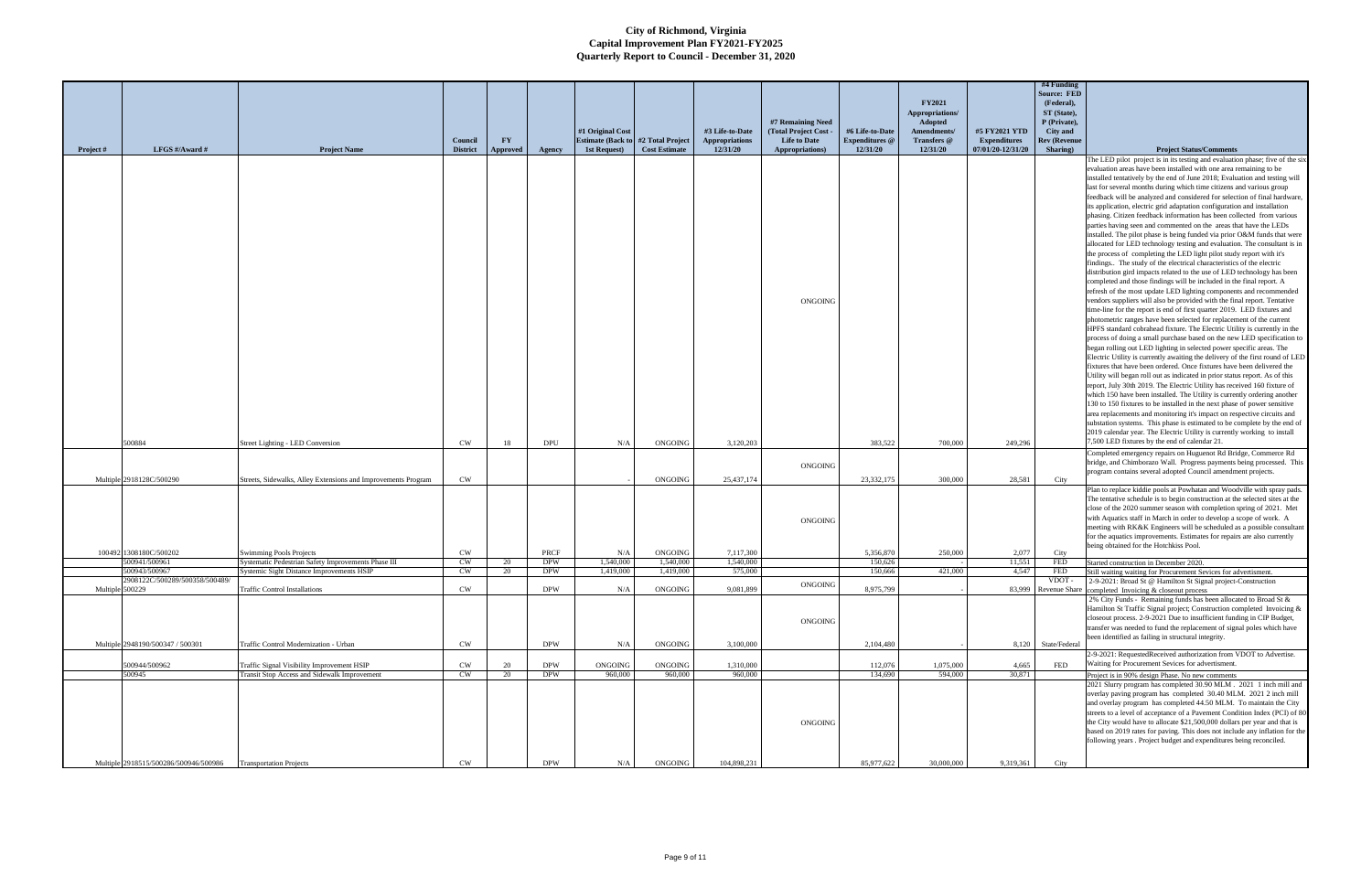| This project allows for the purchase of replacement vehicles and<br>equipment used to provide services throughout the City. As of January 22,<br>2021, \$4,215,100 of the \$4,867,332 appropriated to DPW (Fleet) for<br>FY21 has been spent. To date, 33 of the 76 vehicles ordered have arrived<br>and been placed in service. The remaining vehicles and equipment will be<br>ordered before the end of the third quarter.<br>100801 0293102/500136/500164/500557<br>Vehicle Replacement Program (Fleet)<br>CW<br><b>DPW</b><br>ONGOING<br>45,220,611<br><b>ONGOING</b><br>38,782,949<br>4,867,332<br>5,510,585<br>12<br>N/A<br>City<br>416,995,928<br>277,867,000<br>1,037,510,143<br>863,319,593<br>56,446,546<br>Citywide Projects Subtotal:<br>101,155,592<br>51,060,215<br>1,044,806,925<br>83,055,546<br>Capital Improvement Plan Sub-Total:<br>1,348,606,015<br>195,955,619<br>56,666,477<br>CW<br><b>DPU</b><br>332,675,207<br>259,504,791<br>11,720,000<br>1,662,567<br>1402<br><b>Gas Utility New Business</b><br>1403<br>Gas Utility System Replacement<br>451,898,319<br>368,654,762<br>17,650,000<br>4,384,905<br>CW<br>DPU<br>1502<br>CW<br>280,798,907<br>223,345,563<br>23,751,000<br>4,120,118<br>Water Distribution System Improvements<br>DPU<br>CW<br>449,146<br>1503<br>Water Transmission Main Improvements<br>DPU<br>132,596,169<br>62,141,038<br>1,133,000<br>1590<br>CW<br><b>DPU</b><br>424, 434, 175<br>251,760,815<br>34,153,000<br>878,667<br>Water Plant and Pumping Improvements<br>1940<br><b>Stormwater Facilities Improvements</b><br>CW<br>97,186,665<br>56,686,076<br>11,976,000<br>1,457,638<br>DPU<br>1701<br>235,992,499<br>168,798,524<br><b>Wastewater Treatment</b><br>CW<br>DPU<br>7,681,500<br>1,197,282<br><b>City Floodwall</b><br>2,216,000<br>1780<br>DPU<br>- 6<br>$\sim$<br>$\sim$ $-$<br>442,606,574<br>289,001,384<br>39,465,000<br>5,442,549<br>1760<br><b>Wastewater Sanitary Sewer Upgrades</b><br><b>CW</b><br>DPU<br>1750<br>CW<br>316, 127, 760<br>49,502,000<br>689,196<br>Wastewater Combined Sewer Overflow<br>DPU<br>216,847,925<br>Public Utilities Total:<br>2,716,532,275<br>1,896,740,878<br>197,031,500<br>20,282,067<br>Capital Improvement Plan Total:<br>4,065,138,290<br>2,941,547,803<br>280,087,046<br>76,948,544<br><b>STORMWATER PROJECT DETAIL</b><br>10/30/20: Notice of Intent to Award posted.<br>Project is in Procurement awaiting advertisement.<br>DPU responding to questions in the project book. DPS then to post the<br>project advertisement.<br>Application for IFB forwarded to Procurement for advertisement on<br>October 29, 2018.<br>All easements have been received and have all been recorded. Application<br>has been submitted to Dominion Energy to reset conflicting poles<br>Ten of eleven easements have been signed and recorded. Design is at<br>90%. Anticipate bid advertisement in June 2018.<br>60% design review comments returned to Engineer. 90% design is<br>underway. Coordinating with Dominion Power to relocate several power<br>poles.<br>Nine of eleven easements have been obtained.<br>This project has been converted to a stream restoration project. Obtaining<br>Easements from residents. Design is 65% complete.<br>Maintenance continues to keep culvert clean; project on hold pending<br>identification of scope. Ord 2016-216.<br>102840 1940/500084<br>Rattlesnake Creek Drainage Improvements<br>DPU<br>209,185<br>774,763<br>774,763<br>209,185<br>Fourth District Total:<br>$\sim$<br>roject Complete. Awaiting final payment to contractor.<br>Assigned to Possie B. Chenault.<br>Project is being assigned to annual contractor for construction start<br>December 2017. This project is receiving 50% VDOT Cost Share Funds.<br>Construction is complete. Awaiting final invoice to close out the project.<br>105358 1940<br>8<br>1,323,000<br>1,407,318<br>Woodstock (Jarvis Road) Drainage Improvements<br>DPU<br>Eighth District Total:<br>1,323,000<br>1,407,318<br>$\sim$ $-$<br>1940<br>Emergency CIP projects<br>DPU<br>7,616,192<br>8,455,145<br>1,000,000<br>216,890<br>CW<br>-11<br>10,976,000<br>1940<br>1,240,749<br>Other Citywide Drainage projects<br>CW<br>DPU<br>54,895,464<br>43,902,236<br>-11<br>Established a project in RAPIDS for an initial purchase of (14) New &<br>(5) Replacement Service Vehicles: To date we have received: 2 slope<br>mowers, 3 New Tandem Dump Trucks, 4 Single Axle Dump Trucks, 2<br>two new sewer vector trucks, 1 SUV, 3 utility body vehicles and 2 pickup<br>1940<br><b>Stormwater Service Vehicles</b><br>trucks. DPU SW are still acquiring several pieces of construction<br>equipment to include (3) excavators w/ trailers, (1) Ford Transit vehicle<br>for Outreach and Education and (2) additional pickups/ SUV's. We<br>anticipate these items to be delivered in early FY22 at the latest.<br>105106<br>5,500,000<br>4,119,509<br>DPU<br>68,011,656<br>56,476,891<br>11,976,000<br>1,457,638<br>Citywide Project Total:<br>70,109,419<br>58,093,393<br>11,976,000<br>1,457,638<br><b>Total Stormwater Utility</b> | Project # | LFGS #/Award # | <b>Project Name</b> | Council<br><b>District</b> | $\mathbf{F}\mathbf{Y}$<br>Approved | Agency | #1 Original Cost<br><b>Estimate (Back to #2 Total Project</b><br>1st Request) | <b>Cost Estimate</b> | #3 Life-to-Date<br><b>Appropriations</b><br>12/31/20 | #7 Remaining Need<br>(Total Project Cost -<br><b>Life to Date</b><br>Appropriations) | #6 Life-to-Date<br><b>Expenditures</b> @<br>12/31/20 | <b>FY2021</b><br>Appropriations/<br>Adopted<br>Amendments/<br>Transfers @<br>12/31/20 | #5 FY2021 YTD<br><b>Expenditures</b><br>07/01/20-12/31/20 | #4 Funding<br><b>Source: FED</b><br>(Federal),<br>ST (State),<br>P (Private),<br>City and<br><b>Rev (Revenue</b><br>Sharing) | <b>Project Status/Comments</b> |
|---------------------------------------------------------------------------------------------------------------------------------------------------------------------------------------------------------------------------------------------------------------------------------------------------------------------------------------------------------------------------------------------------------------------------------------------------------------------------------------------------------------------------------------------------------------------------------------------------------------------------------------------------------------------------------------------------------------------------------------------------------------------------------------------------------------------------------------------------------------------------------------------------------------------------------------------------------------------------------------------------------------------------------------------------------------------------------------------------------------------------------------------------------------------------------------------------------------------------------------------------------------------------------------------------------------------------------------------------------------------------------------------------------------------------------------------------------------------------------------------------------------------------------------------------------------------------------------------------------------------------------------------------------------------------------------------------------------------------------------------------------------------------------------------------------------------------------------------------------------------------------------------------------------------------------------------------------------------------------------------------------------------------------------------------------------------------------------------------------------------------------------------------------------------------------------------------------------------------------------------------------------------------------------------------------------------------------------------------------------------------------------------------------------------------------------------------------------------------------------------------------------------------------------------------------------------------------------------------------------------------------------------------------------------------------------------------------------------------------------------------------------------------------------------------------------------------------------------------------------------------------------------------------------------------------------------------------------------------------------------------------------------------------------------------------------------------------------------------------------------------------------------------------------------------------------------------------------------------------------------------------------------------------------------------------------------------------------------------------------------------------------------------------------------------------------------------------------------------------------------------------------------------------------------------------------------------------------------------------------------------------------------------------------------------------------------------------------------------------------------------------------------------------------------------------------------------------------------------------------------------------------------------------------------------------------------------------------------------------------------------------------------------------------------------------------------------------------------------------------------------------------------------------------------------------------------------------------------------------------------------------------------------------------------------------------------------------------------------------------------------------------------------------------------------------------------------------------------------------------------------------------------------------------------------------------------------------------------------------------------------------------------------------------------------------------------------------------------------------------------------------------------------------------------------------------------------------------------------------------------------------------------------------------------------------------------------------------------------------------------------------------------------------------------------------------------------------------------------------------------------------|-----------|----------------|---------------------|----------------------------|------------------------------------|--------|-------------------------------------------------------------------------------|----------------------|------------------------------------------------------|--------------------------------------------------------------------------------------|------------------------------------------------------|---------------------------------------------------------------------------------------|-----------------------------------------------------------|------------------------------------------------------------------------------------------------------------------------------|--------------------------------|
|                                                                                                                                                                                                                                                                                                                                                                                                                                                                                                                                                                                                                                                                                                                                                                                                                                                                                                                                                                                                                                                                                                                                                                                                                                                                                                                                                                                                                                                                                                                                                                                                                                                                                                                                                                                                                                                                                                                                                                                                                                                                                                                                                                                                                                                                                                                                                                                                                                                                                                                                                                                                                                                                                                                                                                                                                                                                                                                                                                                                                                                                                                                                                                                                                                                                                                                                                                                                                                                                                                                                                                                                                                                                                                                                                                                                                                                                                                                                                                                                                                                                                                                                                                                                                                                                                                                                                                                                                                                                                                                                                                                                                                                                                                                                                                                                                                                                                                                                                                                                                                                                                                                                 |           |                |                     |                            |                                    |        |                                                                               |                      |                                                      |                                                                                      |                                                      |                                                                                       |                                                           |                                                                                                                              |                                |
|                                                                                                                                                                                                                                                                                                                                                                                                                                                                                                                                                                                                                                                                                                                                                                                                                                                                                                                                                                                                                                                                                                                                                                                                                                                                                                                                                                                                                                                                                                                                                                                                                                                                                                                                                                                                                                                                                                                                                                                                                                                                                                                                                                                                                                                                                                                                                                                                                                                                                                                                                                                                                                                                                                                                                                                                                                                                                                                                                                                                                                                                                                                                                                                                                                                                                                                                                                                                                                                                                                                                                                                                                                                                                                                                                                                                                                                                                                                                                                                                                                                                                                                                                                                                                                                                                                                                                                                                                                                                                                                                                                                                                                                                                                                                                                                                                                                                                                                                                                                                                                                                                                                                 |           |                |                     |                            |                                    |        |                                                                               |                      |                                                      |                                                                                      |                                                      |                                                                                       |                                                           |                                                                                                                              |                                |
|                                                                                                                                                                                                                                                                                                                                                                                                                                                                                                                                                                                                                                                                                                                                                                                                                                                                                                                                                                                                                                                                                                                                                                                                                                                                                                                                                                                                                                                                                                                                                                                                                                                                                                                                                                                                                                                                                                                                                                                                                                                                                                                                                                                                                                                                                                                                                                                                                                                                                                                                                                                                                                                                                                                                                                                                                                                                                                                                                                                                                                                                                                                                                                                                                                                                                                                                                                                                                                                                                                                                                                                                                                                                                                                                                                                                                                                                                                                                                                                                                                                                                                                                                                                                                                                                                                                                                                                                                                                                                                                                                                                                                                                                                                                                                                                                                                                                                                                                                                                                                                                                                                                                 |           |                |                     |                            |                                    |        |                                                                               |                      |                                                      |                                                                                      |                                                      |                                                                                       |                                                           |                                                                                                                              |                                |
|                                                                                                                                                                                                                                                                                                                                                                                                                                                                                                                                                                                                                                                                                                                                                                                                                                                                                                                                                                                                                                                                                                                                                                                                                                                                                                                                                                                                                                                                                                                                                                                                                                                                                                                                                                                                                                                                                                                                                                                                                                                                                                                                                                                                                                                                                                                                                                                                                                                                                                                                                                                                                                                                                                                                                                                                                                                                                                                                                                                                                                                                                                                                                                                                                                                                                                                                                                                                                                                                                                                                                                                                                                                                                                                                                                                                                                                                                                                                                                                                                                                                                                                                                                                                                                                                                                                                                                                                                                                                                                                                                                                                                                                                                                                                                                                                                                                                                                                                                                                                                                                                                                                                 |           |                |                     |                            |                                    |        |                                                                               |                      |                                                      |                                                                                      |                                                      |                                                                                       |                                                           |                                                                                                                              |                                |
|                                                                                                                                                                                                                                                                                                                                                                                                                                                                                                                                                                                                                                                                                                                                                                                                                                                                                                                                                                                                                                                                                                                                                                                                                                                                                                                                                                                                                                                                                                                                                                                                                                                                                                                                                                                                                                                                                                                                                                                                                                                                                                                                                                                                                                                                                                                                                                                                                                                                                                                                                                                                                                                                                                                                                                                                                                                                                                                                                                                                                                                                                                                                                                                                                                                                                                                                                                                                                                                                                                                                                                                                                                                                                                                                                                                                                                                                                                                                                                                                                                                                                                                                                                                                                                                                                                                                                                                                                                                                                                                                                                                                                                                                                                                                                                                                                                                                                                                                                                                                                                                                                                                                 |           |                |                     |                            |                                    |        |                                                                               |                      |                                                      |                                                                                      |                                                      |                                                                                       |                                                           |                                                                                                                              |                                |
|                                                                                                                                                                                                                                                                                                                                                                                                                                                                                                                                                                                                                                                                                                                                                                                                                                                                                                                                                                                                                                                                                                                                                                                                                                                                                                                                                                                                                                                                                                                                                                                                                                                                                                                                                                                                                                                                                                                                                                                                                                                                                                                                                                                                                                                                                                                                                                                                                                                                                                                                                                                                                                                                                                                                                                                                                                                                                                                                                                                                                                                                                                                                                                                                                                                                                                                                                                                                                                                                                                                                                                                                                                                                                                                                                                                                                                                                                                                                                                                                                                                                                                                                                                                                                                                                                                                                                                                                                                                                                                                                                                                                                                                                                                                                                                                                                                                                                                                                                                                                                                                                                                                                 |           |                |                     |                            |                                    |        |                                                                               |                      |                                                      |                                                                                      |                                                      |                                                                                       |                                                           |                                                                                                                              |                                |
|                                                                                                                                                                                                                                                                                                                                                                                                                                                                                                                                                                                                                                                                                                                                                                                                                                                                                                                                                                                                                                                                                                                                                                                                                                                                                                                                                                                                                                                                                                                                                                                                                                                                                                                                                                                                                                                                                                                                                                                                                                                                                                                                                                                                                                                                                                                                                                                                                                                                                                                                                                                                                                                                                                                                                                                                                                                                                                                                                                                                                                                                                                                                                                                                                                                                                                                                                                                                                                                                                                                                                                                                                                                                                                                                                                                                                                                                                                                                                                                                                                                                                                                                                                                                                                                                                                                                                                                                                                                                                                                                                                                                                                                                                                                                                                                                                                                                                                                                                                                                                                                                                                                                 |           |                |                     |                            |                                    |        |                                                                               |                      |                                                      |                                                                                      |                                                      |                                                                                       |                                                           |                                                                                                                              |                                |
|                                                                                                                                                                                                                                                                                                                                                                                                                                                                                                                                                                                                                                                                                                                                                                                                                                                                                                                                                                                                                                                                                                                                                                                                                                                                                                                                                                                                                                                                                                                                                                                                                                                                                                                                                                                                                                                                                                                                                                                                                                                                                                                                                                                                                                                                                                                                                                                                                                                                                                                                                                                                                                                                                                                                                                                                                                                                                                                                                                                                                                                                                                                                                                                                                                                                                                                                                                                                                                                                                                                                                                                                                                                                                                                                                                                                                                                                                                                                                                                                                                                                                                                                                                                                                                                                                                                                                                                                                                                                                                                                                                                                                                                                                                                                                                                                                                                                                                                                                                                                                                                                                                                                 |           |                |                     |                            |                                    |        |                                                                               |                      |                                                      |                                                                                      |                                                      |                                                                                       |                                                           |                                                                                                                              |                                |
|                                                                                                                                                                                                                                                                                                                                                                                                                                                                                                                                                                                                                                                                                                                                                                                                                                                                                                                                                                                                                                                                                                                                                                                                                                                                                                                                                                                                                                                                                                                                                                                                                                                                                                                                                                                                                                                                                                                                                                                                                                                                                                                                                                                                                                                                                                                                                                                                                                                                                                                                                                                                                                                                                                                                                                                                                                                                                                                                                                                                                                                                                                                                                                                                                                                                                                                                                                                                                                                                                                                                                                                                                                                                                                                                                                                                                                                                                                                                                                                                                                                                                                                                                                                                                                                                                                                                                                                                                                                                                                                                                                                                                                                                                                                                                                                                                                                                                                                                                                                                                                                                                                                                 |           |                |                     |                            |                                    |        |                                                                               |                      |                                                      |                                                                                      |                                                      |                                                                                       |                                                           |                                                                                                                              |                                |
|                                                                                                                                                                                                                                                                                                                                                                                                                                                                                                                                                                                                                                                                                                                                                                                                                                                                                                                                                                                                                                                                                                                                                                                                                                                                                                                                                                                                                                                                                                                                                                                                                                                                                                                                                                                                                                                                                                                                                                                                                                                                                                                                                                                                                                                                                                                                                                                                                                                                                                                                                                                                                                                                                                                                                                                                                                                                                                                                                                                                                                                                                                                                                                                                                                                                                                                                                                                                                                                                                                                                                                                                                                                                                                                                                                                                                                                                                                                                                                                                                                                                                                                                                                                                                                                                                                                                                                                                                                                                                                                                                                                                                                                                                                                                                                                                                                                                                                                                                                                                                                                                                                                                 |           |                |                     |                            |                                    |        |                                                                               |                      |                                                      |                                                                                      |                                                      |                                                                                       |                                                           |                                                                                                                              |                                |
|                                                                                                                                                                                                                                                                                                                                                                                                                                                                                                                                                                                                                                                                                                                                                                                                                                                                                                                                                                                                                                                                                                                                                                                                                                                                                                                                                                                                                                                                                                                                                                                                                                                                                                                                                                                                                                                                                                                                                                                                                                                                                                                                                                                                                                                                                                                                                                                                                                                                                                                                                                                                                                                                                                                                                                                                                                                                                                                                                                                                                                                                                                                                                                                                                                                                                                                                                                                                                                                                                                                                                                                                                                                                                                                                                                                                                                                                                                                                                                                                                                                                                                                                                                                                                                                                                                                                                                                                                                                                                                                                                                                                                                                                                                                                                                                                                                                                                                                                                                                                                                                                                                                                 |           |                |                     |                            |                                    |        |                                                                               |                      |                                                      |                                                                                      |                                                      |                                                                                       |                                                           |                                                                                                                              |                                |
|                                                                                                                                                                                                                                                                                                                                                                                                                                                                                                                                                                                                                                                                                                                                                                                                                                                                                                                                                                                                                                                                                                                                                                                                                                                                                                                                                                                                                                                                                                                                                                                                                                                                                                                                                                                                                                                                                                                                                                                                                                                                                                                                                                                                                                                                                                                                                                                                                                                                                                                                                                                                                                                                                                                                                                                                                                                                                                                                                                                                                                                                                                                                                                                                                                                                                                                                                                                                                                                                                                                                                                                                                                                                                                                                                                                                                                                                                                                                                                                                                                                                                                                                                                                                                                                                                                                                                                                                                                                                                                                                                                                                                                                                                                                                                                                                                                                                                                                                                                                                                                                                                                                                 |           |                |                     |                            |                                    |        |                                                                               |                      |                                                      |                                                                                      |                                                      |                                                                                       |                                                           |                                                                                                                              |                                |
|                                                                                                                                                                                                                                                                                                                                                                                                                                                                                                                                                                                                                                                                                                                                                                                                                                                                                                                                                                                                                                                                                                                                                                                                                                                                                                                                                                                                                                                                                                                                                                                                                                                                                                                                                                                                                                                                                                                                                                                                                                                                                                                                                                                                                                                                                                                                                                                                                                                                                                                                                                                                                                                                                                                                                                                                                                                                                                                                                                                                                                                                                                                                                                                                                                                                                                                                                                                                                                                                                                                                                                                                                                                                                                                                                                                                                                                                                                                                                                                                                                                                                                                                                                                                                                                                                                                                                                                                                                                                                                                                                                                                                                                                                                                                                                                                                                                                                                                                                                                                                                                                                                                                 |           |                |                     |                            |                                    |        |                                                                               |                      |                                                      |                                                                                      |                                                      |                                                                                       |                                                           |                                                                                                                              |                                |
|                                                                                                                                                                                                                                                                                                                                                                                                                                                                                                                                                                                                                                                                                                                                                                                                                                                                                                                                                                                                                                                                                                                                                                                                                                                                                                                                                                                                                                                                                                                                                                                                                                                                                                                                                                                                                                                                                                                                                                                                                                                                                                                                                                                                                                                                                                                                                                                                                                                                                                                                                                                                                                                                                                                                                                                                                                                                                                                                                                                                                                                                                                                                                                                                                                                                                                                                                                                                                                                                                                                                                                                                                                                                                                                                                                                                                                                                                                                                                                                                                                                                                                                                                                                                                                                                                                                                                                                                                                                                                                                                                                                                                                                                                                                                                                                                                                                                                                                                                                                                                                                                                                                                 |           |                |                     |                            |                                    |        |                                                                               |                      |                                                      |                                                                                      |                                                      |                                                                                       |                                                           |                                                                                                                              |                                |
|                                                                                                                                                                                                                                                                                                                                                                                                                                                                                                                                                                                                                                                                                                                                                                                                                                                                                                                                                                                                                                                                                                                                                                                                                                                                                                                                                                                                                                                                                                                                                                                                                                                                                                                                                                                                                                                                                                                                                                                                                                                                                                                                                                                                                                                                                                                                                                                                                                                                                                                                                                                                                                                                                                                                                                                                                                                                                                                                                                                                                                                                                                                                                                                                                                                                                                                                                                                                                                                                                                                                                                                                                                                                                                                                                                                                                                                                                                                                                                                                                                                                                                                                                                                                                                                                                                                                                                                                                                                                                                                                                                                                                                                                                                                                                                                                                                                                                                                                                                                                                                                                                                                                 |           |                |                     |                            |                                    |        |                                                                               |                      |                                                      |                                                                                      |                                                      |                                                                                       |                                                           |                                                                                                                              |                                |
|                                                                                                                                                                                                                                                                                                                                                                                                                                                                                                                                                                                                                                                                                                                                                                                                                                                                                                                                                                                                                                                                                                                                                                                                                                                                                                                                                                                                                                                                                                                                                                                                                                                                                                                                                                                                                                                                                                                                                                                                                                                                                                                                                                                                                                                                                                                                                                                                                                                                                                                                                                                                                                                                                                                                                                                                                                                                                                                                                                                                                                                                                                                                                                                                                                                                                                                                                                                                                                                                                                                                                                                                                                                                                                                                                                                                                                                                                                                                                                                                                                                                                                                                                                                                                                                                                                                                                                                                                                                                                                                                                                                                                                                                                                                                                                                                                                                                                                                                                                                                                                                                                                                                 |           |                |                     |                            |                                    |        |                                                                               |                      |                                                      |                                                                                      |                                                      |                                                                                       |                                                           |                                                                                                                              |                                |
|                                                                                                                                                                                                                                                                                                                                                                                                                                                                                                                                                                                                                                                                                                                                                                                                                                                                                                                                                                                                                                                                                                                                                                                                                                                                                                                                                                                                                                                                                                                                                                                                                                                                                                                                                                                                                                                                                                                                                                                                                                                                                                                                                                                                                                                                                                                                                                                                                                                                                                                                                                                                                                                                                                                                                                                                                                                                                                                                                                                                                                                                                                                                                                                                                                                                                                                                                                                                                                                                                                                                                                                                                                                                                                                                                                                                                                                                                                                                                                                                                                                                                                                                                                                                                                                                                                                                                                                                                                                                                                                                                                                                                                                                                                                                                                                                                                                                                                                                                                                                                                                                                                                                 |           |                |                     |                            |                                    |        |                                                                               |                      |                                                      |                                                                                      |                                                      |                                                                                       |                                                           |                                                                                                                              |                                |
|                                                                                                                                                                                                                                                                                                                                                                                                                                                                                                                                                                                                                                                                                                                                                                                                                                                                                                                                                                                                                                                                                                                                                                                                                                                                                                                                                                                                                                                                                                                                                                                                                                                                                                                                                                                                                                                                                                                                                                                                                                                                                                                                                                                                                                                                                                                                                                                                                                                                                                                                                                                                                                                                                                                                                                                                                                                                                                                                                                                                                                                                                                                                                                                                                                                                                                                                                                                                                                                                                                                                                                                                                                                                                                                                                                                                                                                                                                                                                                                                                                                                                                                                                                                                                                                                                                                                                                                                                                                                                                                                                                                                                                                                                                                                                                                                                                                                                                                                                                                                                                                                                                                                 |           |                |                     |                            |                                    |        |                                                                               |                      |                                                      |                                                                                      |                                                      |                                                                                       |                                                           |                                                                                                                              |                                |
|                                                                                                                                                                                                                                                                                                                                                                                                                                                                                                                                                                                                                                                                                                                                                                                                                                                                                                                                                                                                                                                                                                                                                                                                                                                                                                                                                                                                                                                                                                                                                                                                                                                                                                                                                                                                                                                                                                                                                                                                                                                                                                                                                                                                                                                                                                                                                                                                                                                                                                                                                                                                                                                                                                                                                                                                                                                                                                                                                                                                                                                                                                                                                                                                                                                                                                                                                                                                                                                                                                                                                                                                                                                                                                                                                                                                                                                                                                                                                                                                                                                                                                                                                                                                                                                                                                                                                                                                                                                                                                                                                                                                                                                                                                                                                                                                                                                                                                                                                                                                                                                                                                                                 |           |                |                     |                            |                                    |        |                                                                               |                      |                                                      |                                                                                      |                                                      |                                                                                       |                                                           |                                                                                                                              |                                |
|                                                                                                                                                                                                                                                                                                                                                                                                                                                                                                                                                                                                                                                                                                                                                                                                                                                                                                                                                                                                                                                                                                                                                                                                                                                                                                                                                                                                                                                                                                                                                                                                                                                                                                                                                                                                                                                                                                                                                                                                                                                                                                                                                                                                                                                                                                                                                                                                                                                                                                                                                                                                                                                                                                                                                                                                                                                                                                                                                                                                                                                                                                                                                                                                                                                                                                                                                                                                                                                                                                                                                                                                                                                                                                                                                                                                                                                                                                                                                                                                                                                                                                                                                                                                                                                                                                                                                                                                                                                                                                                                                                                                                                                                                                                                                                                                                                                                                                                                                                                                                                                                                                                                 |           |                |                     |                            |                                    |        |                                                                               |                      |                                                      |                                                                                      |                                                      |                                                                                       |                                                           |                                                                                                                              |                                |
|                                                                                                                                                                                                                                                                                                                                                                                                                                                                                                                                                                                                                                                                                                                                                                                                                                                                                                                                                                                                                                                                                                                                                                                                                                                                                                                                                                                                                                                                                                                                                                                                                                                                                                                                                                                                                                                                                                                                                                                                                                                                                                                                                                                                                                                                                                                                                                                                                                                                                                                                                                                                                                                                                                                                                                                                                                                                                                                                                                                                                                                                                                                                                                                                                                                                                                                                                                                                                                                                                                                                                                                                                                                                                                                                                                                                                                                                                                                                                                                                                                                                                                                                                                                                                                                                                                                                                                                                                                                                                                                                                                                                                                                                                                                                                                                                                                                                                                                                                                                                                                                                                                                                 |           |                |                     |                            |                                    |        |                                                                               |                      |                                                      |                                                                                      |                                                      |                                                                                       |                                                           |                                                                                                                              |                                |
|                                                                                                                                                                                                                                                                                                                                                                                                                                                                                                                                                                                                                                                                                                                                                                                                                                                                                                                                                                                                                                                                                                                                                                                                                                                                                                                                                                                                                                                                                                                                                                                                                                                                                                                                                                                                                                                                                                                                                                                                                                                                                                                                                                                                                                                                                                                                                                                                                                                                                                                                                                                                                                                                                                                                                                                                                                                                                                                                                                                                                                                                                                                                                                                                                                                                                                                                                                                                                                                                                                                                                                                                                                                                                                                                                                                                                                                                                                                                                                                                                                                                                                                                                                                                                                                                                                                                                                                                                                                                                                                                                                                                                                                                                                                                                                                                                                                                                                                                                                                                                                                                                                                                 |           |                |                     |                            |                                    |        |                                                                               |                      |                                                      |                                                                                      |                                                      |                                                                                       |                                                           |                                                                                                                              |                                |